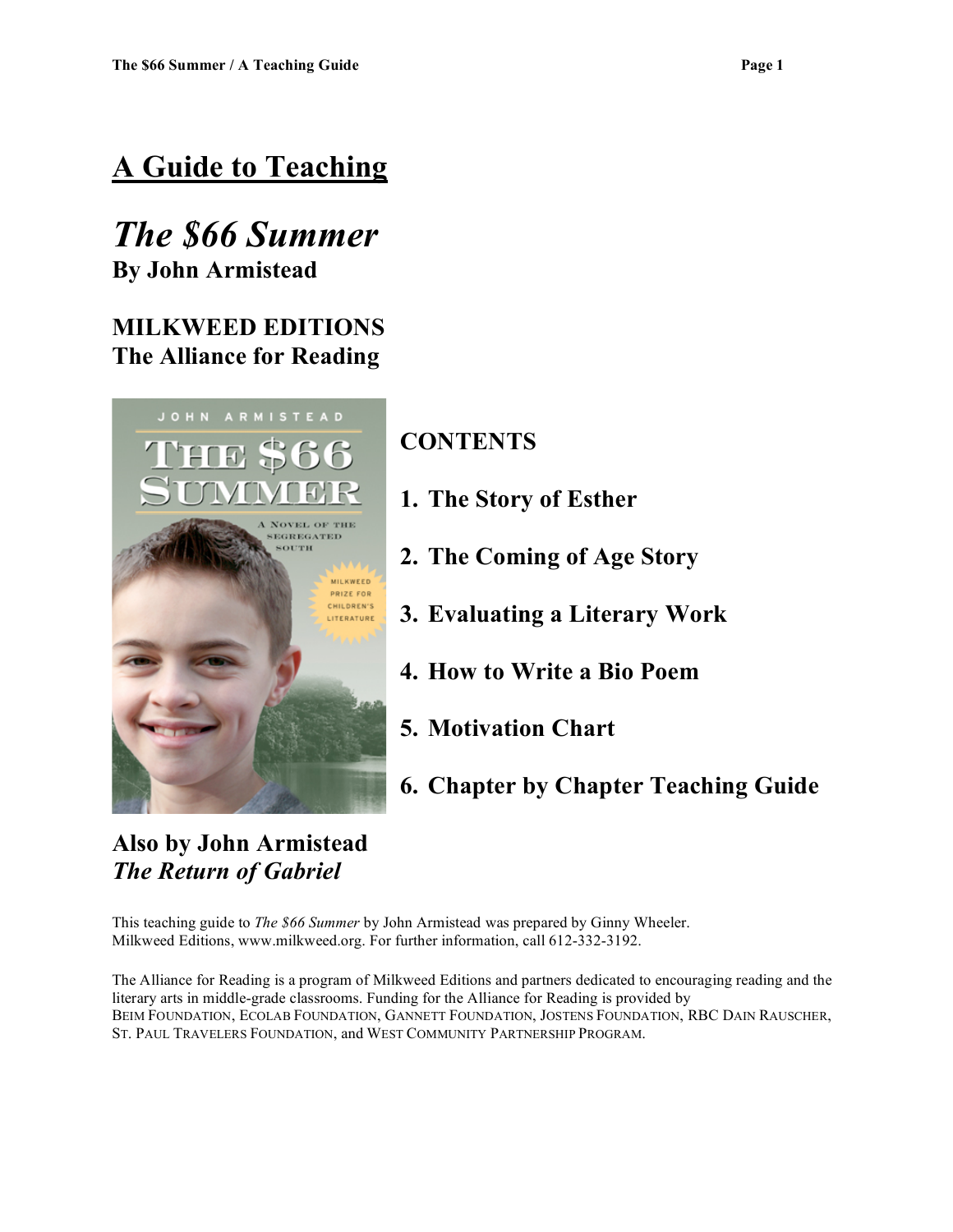### **The Story of Esther**

Summary of the story of Esther: (http://www.pcusa.org/pcusa/horizons/bsworkshop.htm) From *Esther's Feast: A Study of the Book of Esther* by Patricia K. Tull When Queen Vashti refuses to break social custom and appear at a wild 180-day drinking party given by King Ahasuerus (Xerxes I of Persia in history), he demotes her and begins a four-year search for the most beautiful woman in the land. He chooses Esther, a Jewish orphan brought up by her soldier cousin, Mordecai. Esther does not reveal her identity as a member of the Jewish minority who has lived in Persia since the Exile. The king's chief minister, Haman, plots first to destroy Mordecai and then to destroy all Jews in Persia. He picks the dates for the pogrom by casting lots (Purim). Esther finds out and decides to warn the king, even though to address him unbidden and to identify with her people means certain death. But because of Esther's courage in approaching him, the king orders that Haman be hanged on the gallows built for Mordecai, whom he makes his chief minister. He also allows the Jews to defend themselves against their enemies on the day of the planned Jewish massacre. To this day, in the Festival of Purim, Jews celebrate God's power to deliver.

John Armistead draws a parallel between the Book of Esther and the plight of African Americans in the 1950s before the Civil Rights Movement.

**Who would be our contemporary Esther?** (Answers will vary, but Martin Luther King would be an obvious choice since he risked his life for Civil Rights.)

**Who epitomizes the ideals of Esther in** *The \$66 Summer***?** (Answers will vary. Grandma Tilly risked public ridicule and thus her livelihood and her life by taking a black family into her home. The question raised at the end of Chapter 10 is whether or not God speaks through us, asking us to do good works and help those less fortunate. Esther, a brave young woman, may see herself as a true disciple of the Lord after the Esther service. Will she behave differently after this?)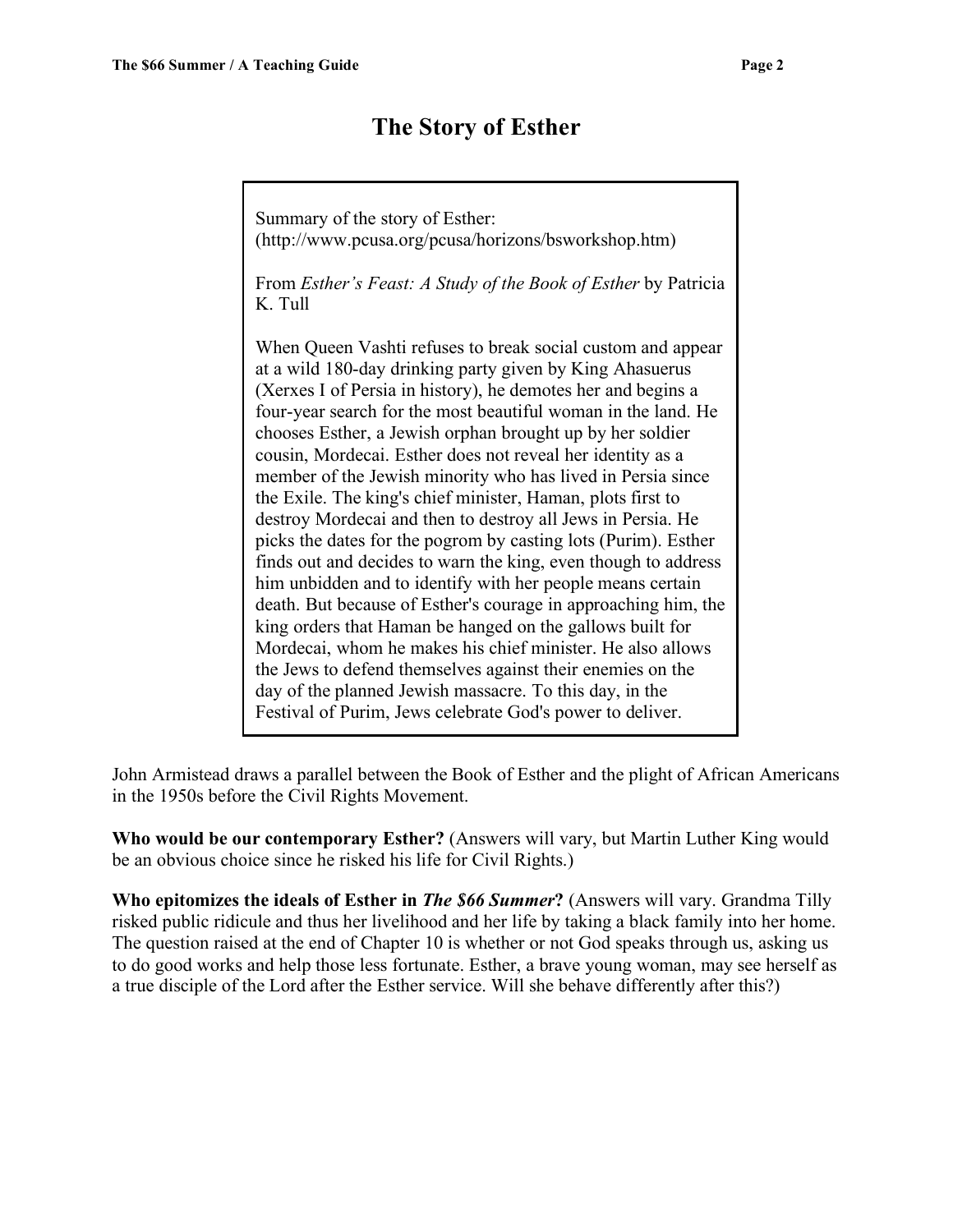### **The Coming of Age Story**

*The \$66 Summer* presents a picture of rural Alabama forty-five years ago with its unwritten code of segregation that looms so large that it nearly becomes a villainous character. The characters, both white and black, are steeped in the traditions of racism that defined the times just before the Civil Rights Movement.

As a coming-of-age story, this novel takes George on a journey to Obadiah, the home of his maternal grandmother. The book may be explored on a literary level with the following plot elements:

**Hero:** George, the youthful and innocent hero, embarks on a quest to earn money for a Harley-Davidson of his own, the symbol of adulthood for him. Like many heroes in literature, George's early ambitions are purely selfish, but he changes as the result of the adventures on his journey. Instead of keeping the \$66.00 he has earned, he chooses to give his savings to Esther so that she can further her education.

**God-teacher:** Heroes often have help. George's maternal grandmother, Tilly, becomes George's teacher. Her compassionate nature and her sense of fairness become evident more through her actions than her words. Grandma Tilly provides an education in generosity and kindness.

**Sidekicks:** Heroes seldom work alone. Esther and Bennett Garrison, George's two friends, set out with George on a treasure-hunting scheme. Esther is the character that prods the reluctant hero to rise to every occasion. Her attitude toward George changes as the story progresses. Bennett remains the unwilling partner, but surprisingly he is the first on the scene of the fire and boldly rescues his mother.

**Doorway:** As in other children's books, the hero, along with his sidekicks, embarks on a journey by stepping across a threshold from the relative security and safety of home to a dark and scary place filled with unknown terrors. The threshold in this story is Mr. Vorhise's barbedwire fence. Once the children cross onto his property, the dark woods along with their own wild imaginations paint a picture of terror.

**Into the woods:** The first leg in the journey brings the children to Mr. Vorhise's pond to fish. They eventually discover the remains of Staple Garrison's body and clothing in a pine grove nearby. Notice the description of the property. The imagery creates fear with word-pictures like "hills thick with tall oaks," "cluster of low-hanging vines," "dim light inside," "a figure suddenly loomed up," "touched by the devil," and "dusk." The children's fear of Mr. Vorhise's dogs and Auntie Drusilla also help create suspense. It is here that they come face-to-face with death for the first time.

**Overcoming fear:** Through the journey, George learns the results of a culture of racism: the revengeful burning of the Garrison home, the unjust treatment of the police, and the murder of Staple Garrison. Faced with the truth about his own father, George decides to do what is morally and ethically right. He encourages his Grandma to make a home for Elizabeth and her family even if it means risking their own lives. He also unselfishly contributes to Esther's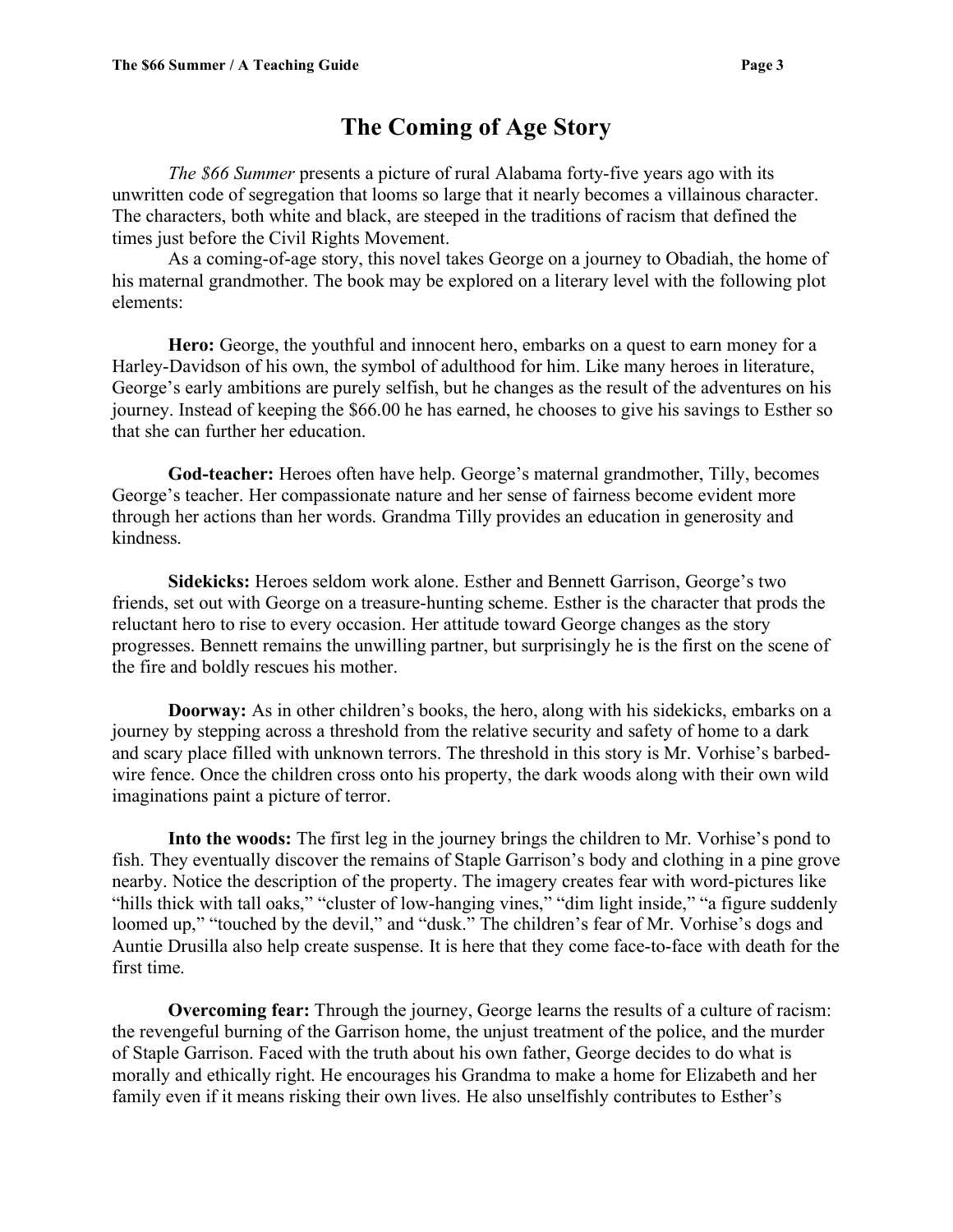education. Even though George's actions don't change the outcomes, his actions reveal that he himself has changed. Readers may draw a parallel between what is in someone's heart and what is revealed by their actions.

**Monsters:** The real monster in this book is racism as personified through the actions of people like Mr. Vorhise, LeRoy McInnis, and the sheriff. The mysterious Auntie Drusilla is finally revealed as the "angel" that saved Grandma Tilly's life, not the "devil" that haunts the children's imaginations. When Grandma Tilly musters the courage to defy the times and protect her friend Elizabeth by giving her family a place to live, George recognizes the power of individual acts of kindness and generosity.

**The return home:** The return home is never easy. George must face his father's wrath once he returns home. The reader is left wondering if George will continue to live with his folks or return to Obadiah to live with his Grandmother. Like all coming-of-age stories, George's journey is transformative.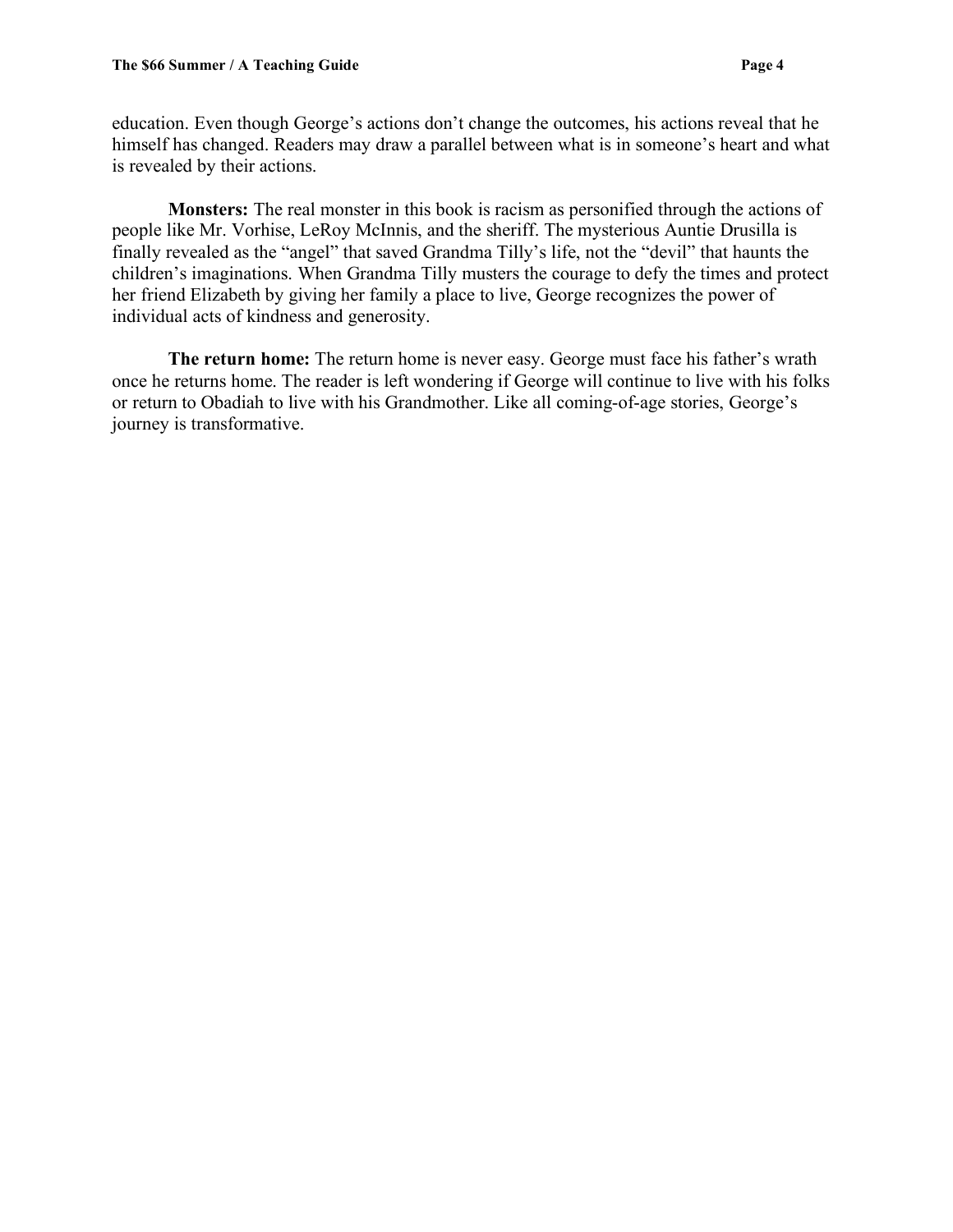### **Evaluating a Literary Work**

An evaluation tells what you think is good or bad about a piece of literature. It is an opinion about the quality of the work. Before beginning a formal evaluation of a piece of literature, free write about why you liked or did not like the work. What elements did you like or dislike?

The following criteria will help you evaluate *The \$66 Summer.*

- 1. **Originality.** An author may write about a topic in a new or imaginative way. In your opinion, does the author John Armistead bring originality to the topic of racism in the 1950s? Why or why not?
- 2. **Creativity**. An author's work is often judged by how well the author creates a special effect: a sad story, a suspenseful drama, a heartwarming tale, a tragedy, a comedy. Do you think John Armistead has successfully created a special effect in this novel? If so, what is that effect and how does he create it?
- 3. **Importance**. An author's work is judged by the seriousness of the topic. What is the main topic in *The \$66 Summer*? Do you think this is a serious topic for today's readers? How would you rank the importance of this topic next to other topics you have read about in the past year?
- 4. **Theme**. The moral or ethical message of a literary work is its theme. Sometimes the reader evaluating a literary work agrees or disagrees with the message. What message does John Armistead convey in his novel? Do you agree or disagree with his message?

### **Writing an evaluation.**

- 1. Gather examples from the novel to support your ideas. List them on note cards or on a chart.
- 2. Create an outline for your paper and then write your first draft. Make sure that your introductory paragraph clearly expresses your overall evaluation of the book and includes the name of the book and author.
- 3. Revise your draft making sure that each sentence is clear. Make sure you have specific examples to support your ideas.
- 4. Proofread carefully for spelling, punctuation, and grammar.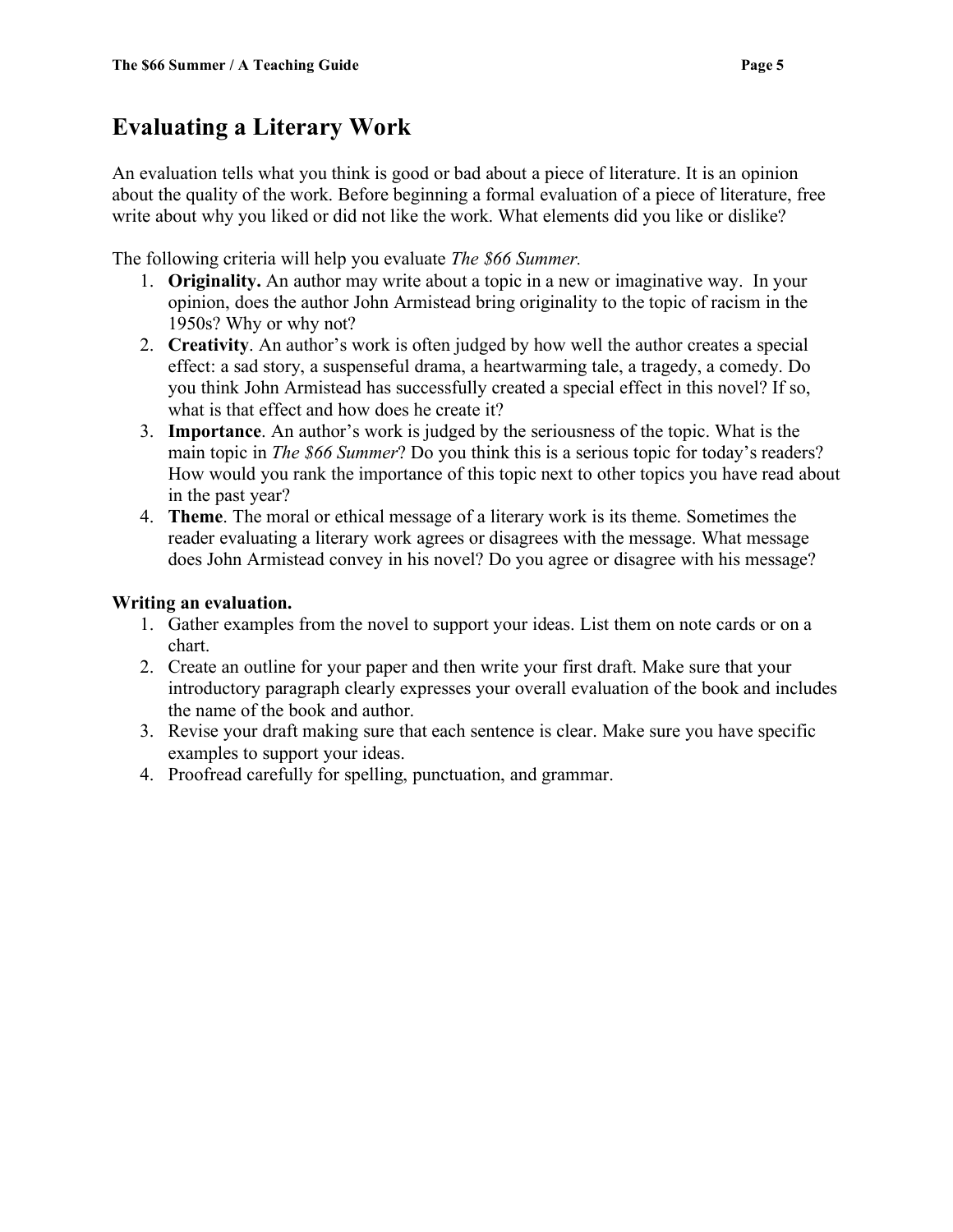### **HOW TO WRITE A BIO POEM**

Line 1: The character's name Line 2: Four adjectives that describe the person Line 3: A relationship (i.e., Daughter of . . ., Student of . . . ) Line 4: Loves . . . (three things, ideas, people) Line 5: Feels . . . (three feelings the character experienced) Line 6: Needs . . . (three things the character wanted or needed) Line 7: Gives . . . (three things or ideas) Line 8: Fears . . . (three fears the character experienced) Line 9: Would like to see . . . (three things the character wanted to see happen or wanted to experience) Line 10: Resident of . . . (where the character lives) Line 11: The character's name (You may choose first name on line 1 and last name on line 11 or

nickname on line 1 and formal name on line 11)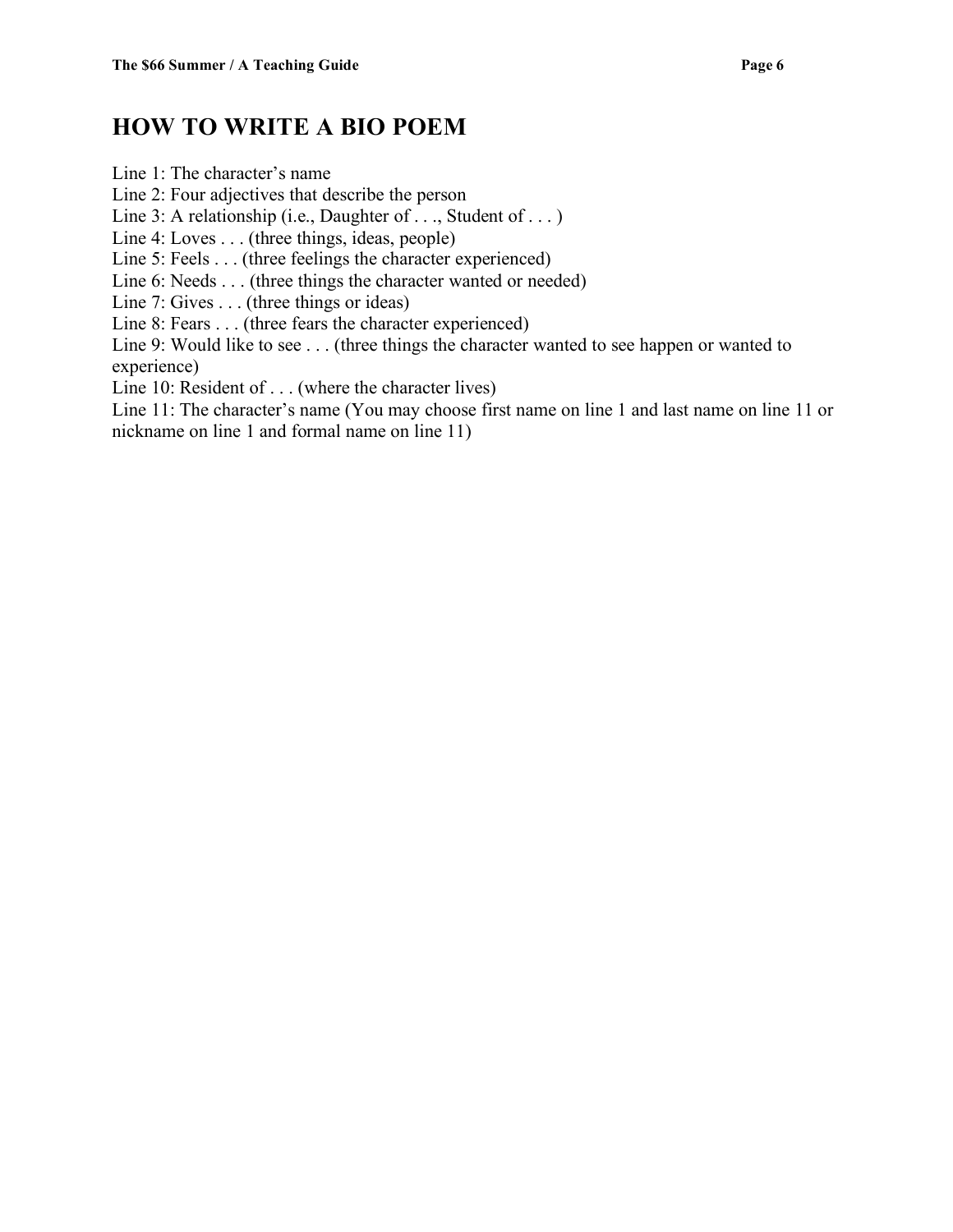# **MOTIVATION CHART**

| <b>Desire or Goal</b>                                                     | Cost                                                            | $\blacktriangleright$ Resulting Action                                            |
|---------------------------------------------------------------------------|-----------------------------------------------------------------|-----------------------------------------------------------------------------------|
| George wants a motor scooter<br>like his best friend's.                   | \$66.00                                                         | Works for his grandmother<br>all summer.                                          |
| Grandma Tilly wants George<br>to spend the summer in<br>Obadiah.          | \$1.00                                                          | George agrees to go to<br>Obadiah.                                                |
| Esther wants to go to high<br>school.                                     | Room and board                                                  | Works three jobs.                                                                 |
| Grandma Tilly wants to teach<br>her grandson to tithe.                    | \$.60                                                           | George gives 10 percent of<br>his earnings to the church.                         |
| Grandma Tilly wants to host<br>a fish fry for the church's<br>homecoming. | \$.05                                                           | Pays 5 cents for every fish.                                                      |
| Esther wants Bennett and<br>George to help her find a<br>treasure.        | A reward for finding<br>\$10,000.                               | George, Bennett, and Esther<br>trespass and take fish from<br>Mr. Vorhise's pond. |
| Winston wants to buy a car.                                               | \$95.00                                                         | Winston steals the money<br>from his employer.                                    |
| Esther wants her mother's<br>approval.                                    | Her entire savings and her<br>dream of going to high<br>school. | Esther gives up going to high<br>school to make her mother<br>happy.              |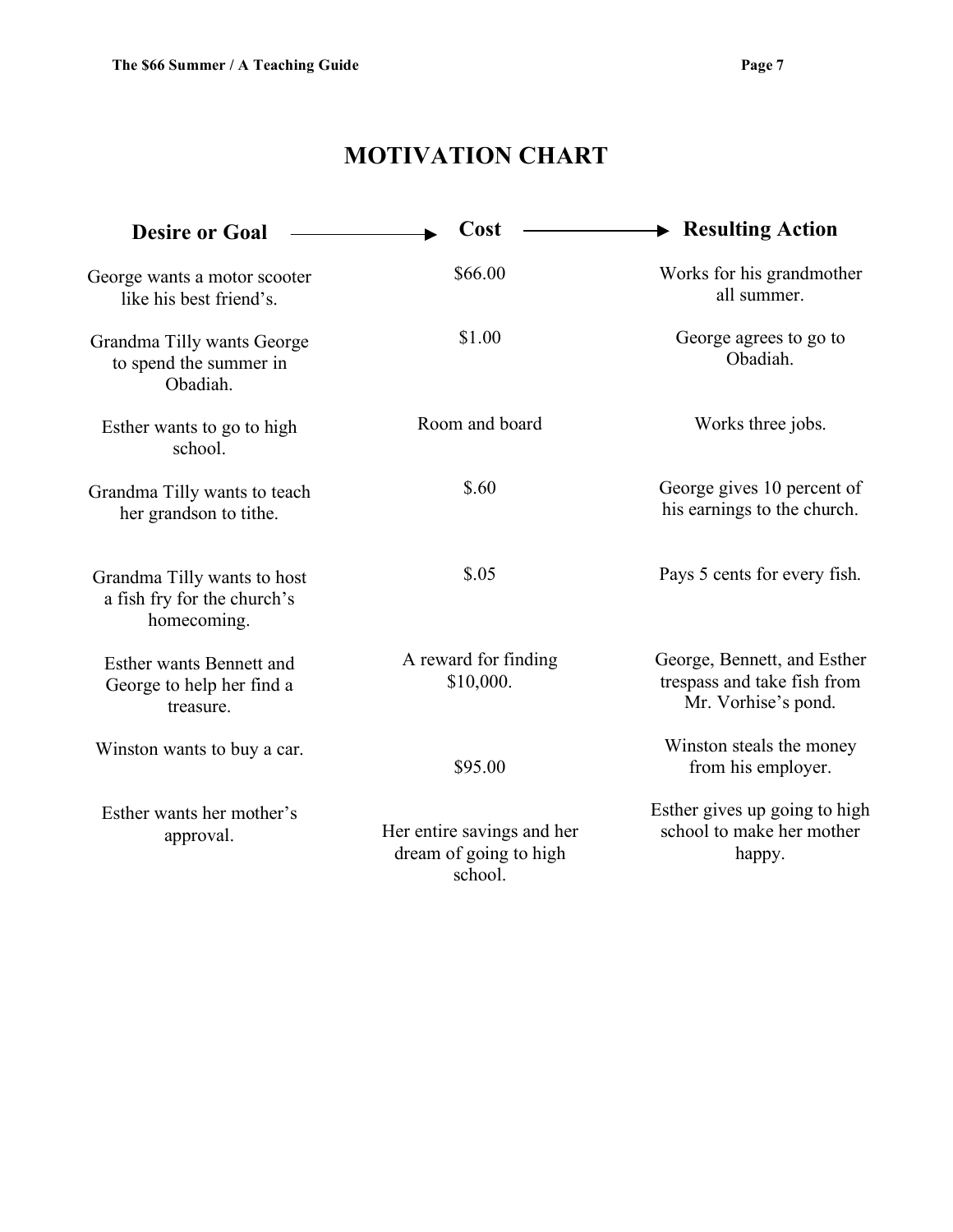# *The \$66 Summer* **Chapter 1-2 (pages 3-17)**

Set in rural Alabama, this novel explores racism during the 1950s and the devastating effects of discrimination. Knowing the vocabulary of racism will help you discuss this story. *Racism* is the belief that a person's character is determined by his or her race. There is no scientific evidence that race determines character. *Discrimination* is unfair treatment based on prejudices such as racism. A *stereotype* is a characteristic identified with a group of people that allows for no individuality; thus, every person who belongs to that group is thought to have the same character type. Stereotypes create a distorted view of society.

**Literature Element:** The **setting** in a novel is the time and location where the action takes place. The time includes not only the historical period, but also the year, the season, the time of day, and sometimes the weather. The place may be a specific country, community, neighborhood, or home. Details like dialects, clothing, customs, and modes of transportation are often used to establish setting. Look for clues the author uses to show you that the book is set in Alabama in 1955 before the Civil Rights Amendment.

**Journal Writing:** Think of a time when you felt you were being treated unfairly. Write about your feelings and how you dealt with the situation.

#### **Words and Phrases to Know:**

- **Cushman Eagle:** A small motor scooter popular in the 1950s (p. 4).
- **grits:** A common Southern side dish (p. 5).
- **high yellow:** A derogatory name for a light-skinned black person (p. 5).
- **as black as the ace of spades:** A cliché for a very dark-skinned African American (p. 9).
- **the lash of the rain**: rain driven by a strong wind that seems like a whip (p. 12).

**Mastery Word List:** The **context** of a word consists of the words that surround it. As you read this novel, try to figure out the meaning of unfamiliar words based on their context. Here are two sentences using the first two vocabulary words. Try to figure out the meaning of each word BEFORE looking it up in the dictionary.

- **surge:** *The waves were surging higher now, lifting the bow of the boat and dropping it back into the water with a thud* (p. 11).
- **squall:** *Had a man get knocked down and drowned last summer when one of those quick squalls hit* (p. 8).

#### **Summary:**

In a matter-of-fact tone, George Harrison opens his story with an ominous revelation about a lie his father told that may have saved George's life but that killed something deep inside him (p. 11, paragraph 5). George's story takes us back to Mobile, Alabama, in 1955 to learn the truth about that lie.

One Saturday twelve-year-old George and his father go fishing as usual in Mobile Bay. George hints at owning his own motor scooter while his father gets drunk and tells George a dark story about a black man who was killed for drinking from a white family's water dipper. A squall suddenly flings them both into the bay where they are rescued by nearby fishermen. As George and his father leave the pier, the owner of the boat demands that George's father take responsibility for losing the rented boat. Instead, George's father speeds away mumbling that the boat owner ought to pay him for his lost gear.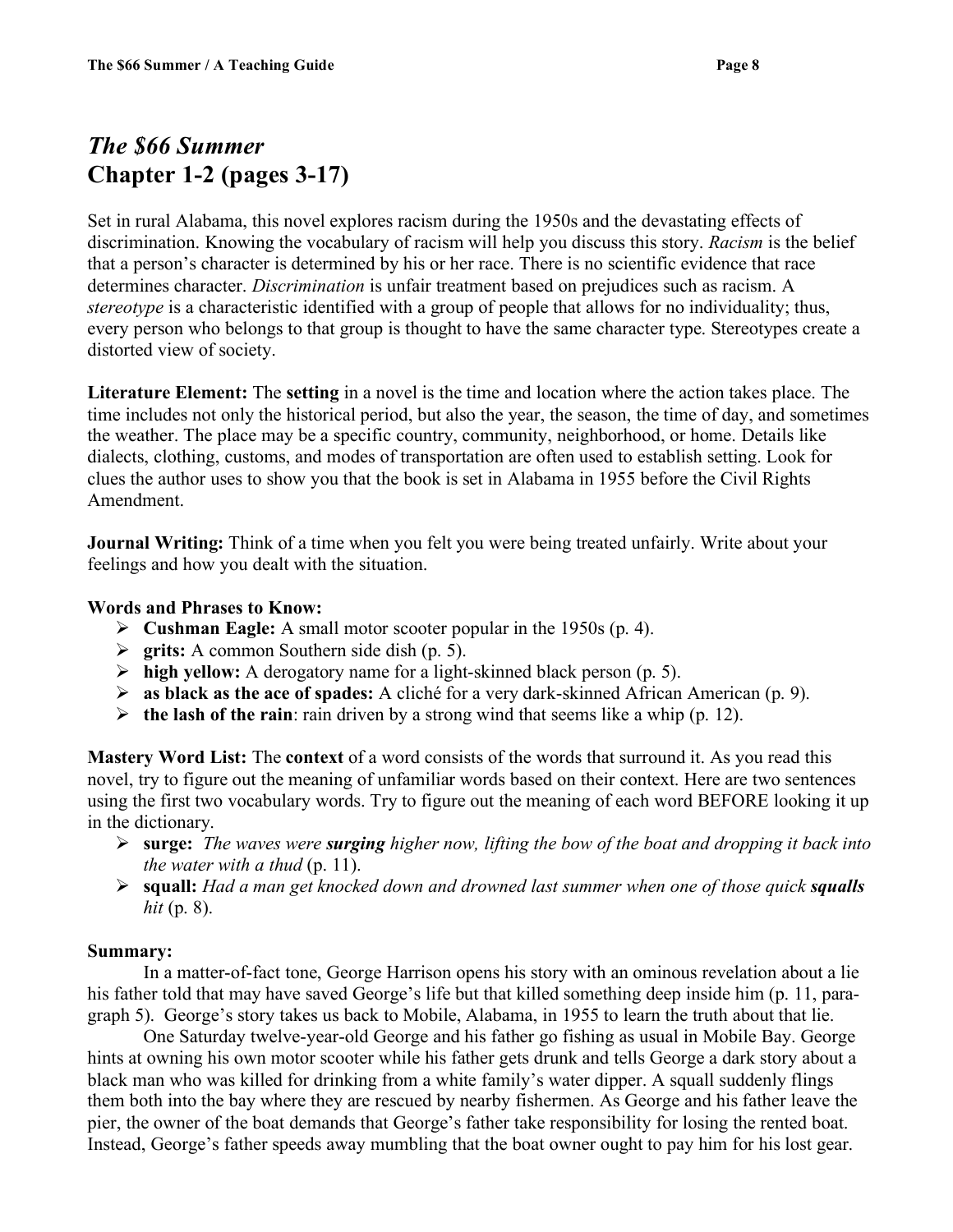Once home, George's parents fight about the boating accident. George's mother disapproves of George buying a motorcycle.

### **Reading Check:**

- 1. What is a Cushman Eagle? (A motor scooter.)
- 2. Why is George's father upset with the waitress? (Although she's Black, she looks white.)
- 3. George's father tells George a story about a friend who killed a Black man. Why does the man kill him? (The Black man drank from the same dipper his family used.)
- 4. While fishing with his father, who pulled George out of the water when the boat capsized? (A fisherman.)
- 5. Why is George's mother so angry with his father? (She blames his drunkenness for the boating accident and thinks that he's an idiot to let George have a Harley.)

### **Getting Involved with the Story:**

- 1. What clues does the author use to show you that the book is set in Alabama in 1955 before Civil Rights?
- 2. The first two paragraphs of this novel set a very serious tone. Based on these opening paragraphs, what do you predict we will learn from George's story?
- 3. In the opening chapters, George is determined to get a motor scooter of his own. How does his father react to his son's goal? His mother? Do you think his goal is realistic? Why or why not?
- 4. George's father tells George about a friend who killed a black man. What was the reason he gave for the killing? Why do you think George's father decided to tell George this story?
- 5. George's father shows that he is racist through his words and actions. Explain how his words in the following passages illustrate common stereotypes prevalent in the 1950s.
	- a. ". . . the people in the South won't stand for [Civil Rights.] It's not our way. It's not God's way" (p. 6).
	- b. ". . . there are still certain lines that Elizabeth won't cross. She knows her place" (p. 6).
	- c. "They [African Americans] just aren't responsible like white people" (p. 7).
	- d. "That's just the trouble with coloreds. They don't really want to work" (p. 11).

### **What Would You Do?**

- 1. If a relative or friend expressed racist ideas like those expressed by George's father, what would you do?
- 2. What advice would you give George regarding his desire to buy a motorcycle?

**Activity:** Using the internet, find photographs of motor scooters from the 1950s.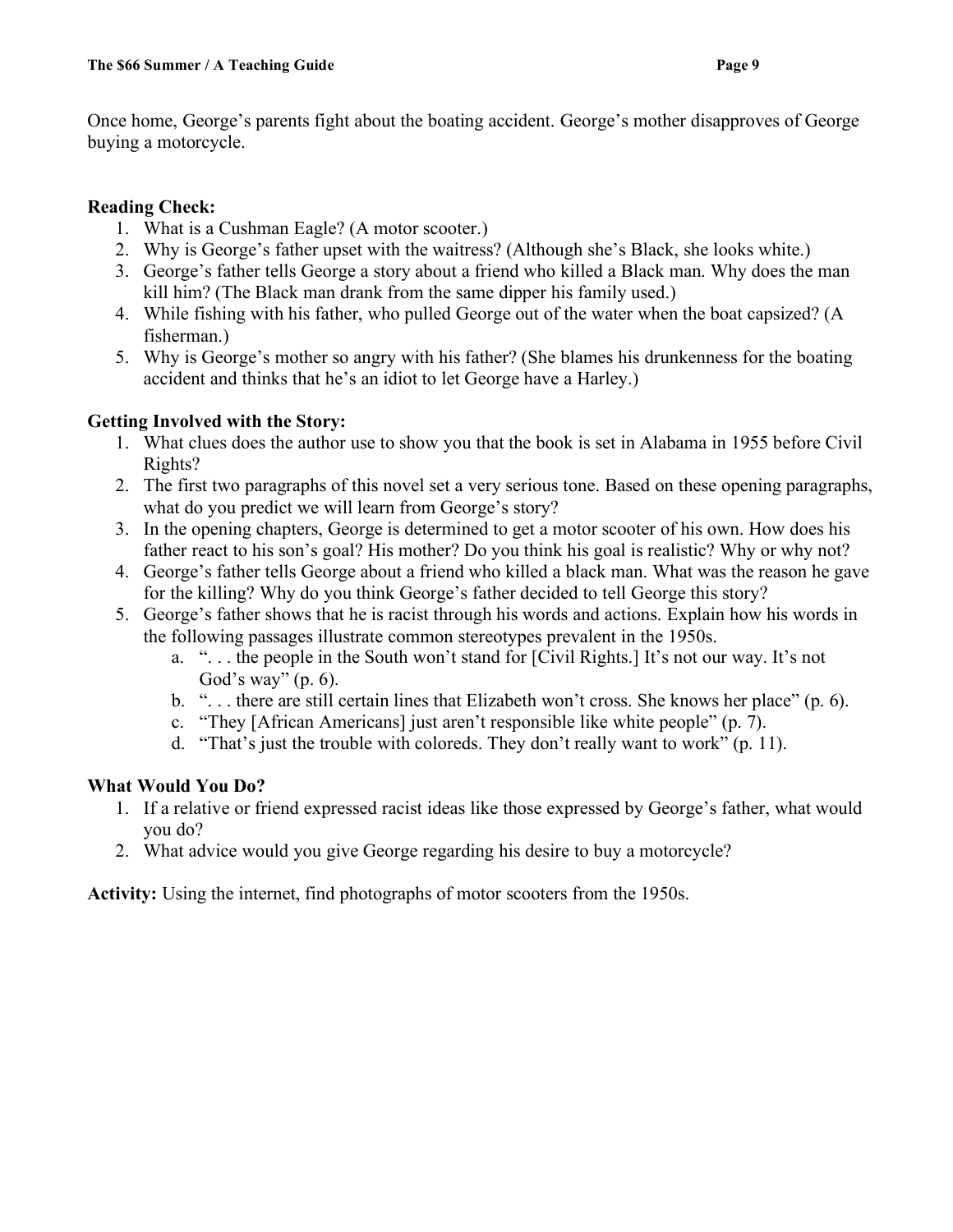# **Chapter 3-4 (pages 18-34)**

**Literature Element: Characterization** describes the ways an author develops character traits. The author may choose to use *direct characterization* by simply stating a character's personality directly: "She was so shy she never said more than yessum and no'm" (p. 20). With *indirect characterization* the author shows a character's personality through what the character says and does, what others say about the character, and what the character looks like.

**Journal Writing:** List all of the names you have been called, such as your formal names and nicknames given to you by others. Which name do you like the least? The best? Explain.

### **Words and Phrases to Know:**

- **chamber pot:** a ceramic pot used as a toilet. Many of the poorer neighborhoods and rural communities in the 1950s had no indoor plumbing (p. 29).
- **a stone's throw from her house:** as far away as one could throw a stone (p. 29).
- **blue plate special:** a hot meal served at a reduced price (p. 30).
- **Georgie Porgie:** a character in a nursery rhyme: "Georgie Porgie, pudding and pie/Kissed the girls and made them cry/When the boys came out to play/Georgie Porgie ran away" (p. 32).

### **Word Master List:**

- $\triangleright$  callus: (*n*.) skin toughened by use (p. 24)
- $\triangleright$  **hex:** (*n.*) superstitious spell (p. 25)
- $\triangleright$  **nepotism**: (*n.*) favoritism shown to relatives (p. 32)

### **Summary:**

George is invited to spend the summer in Obadiah working in his Grandma Tilly's store to earn money for his motor scooter. Also helping out in the store are Elizabeth Garrison, a Black woman whose husband Staples has mysteriously disappeared; her fourteen-year-old daughter Esther, who wants to earn money to attend the county's colored high school in the fall; and her youngest son Bennett, who also works for Mr. Vorhise, a surly neighbor who raises fighting dogs. On the first day, a former friend of George's father stops in the store, and George notices that his grandma's normally friendly tone of voice grows cold.

### **Reading Check:**

- 1. How much money will George earn for each day's work? (\$1.00)
- 2. According to Grandma Tilly, who saved George from drowning in Mobile Bay? (An angel.)
- 3. What does Grandma Tilly hire Mr. Vorhise, her unfriendly neighbor, to do? (Tend her cows.)
- 4. What happened to Esther and Bennett's father? (He disappeared mysteriously.)
- 5. What does Grandma call her pet dog? (Dog.)
- 6. Why does Esther want to save money? (To go to a colored county high school.)

### **Getting Involved with the Story:**

- 1. Describe Grandma Tilly. Do you think she is a good role model for George? Why or why not?
- 2. The **names** we call others tell a great deal about how much respect we have for others. What attitudes are reflected in the following names?
	- a. Monroe, George's father, doesn't call Grandma Tilly anything at all (p. 22).
	- b. Grandma Tilly hasn't named her dog, she just calls him "Dog" (p. 23).
	- c. Bennett calls his sister "Midnight Face" (p. 31).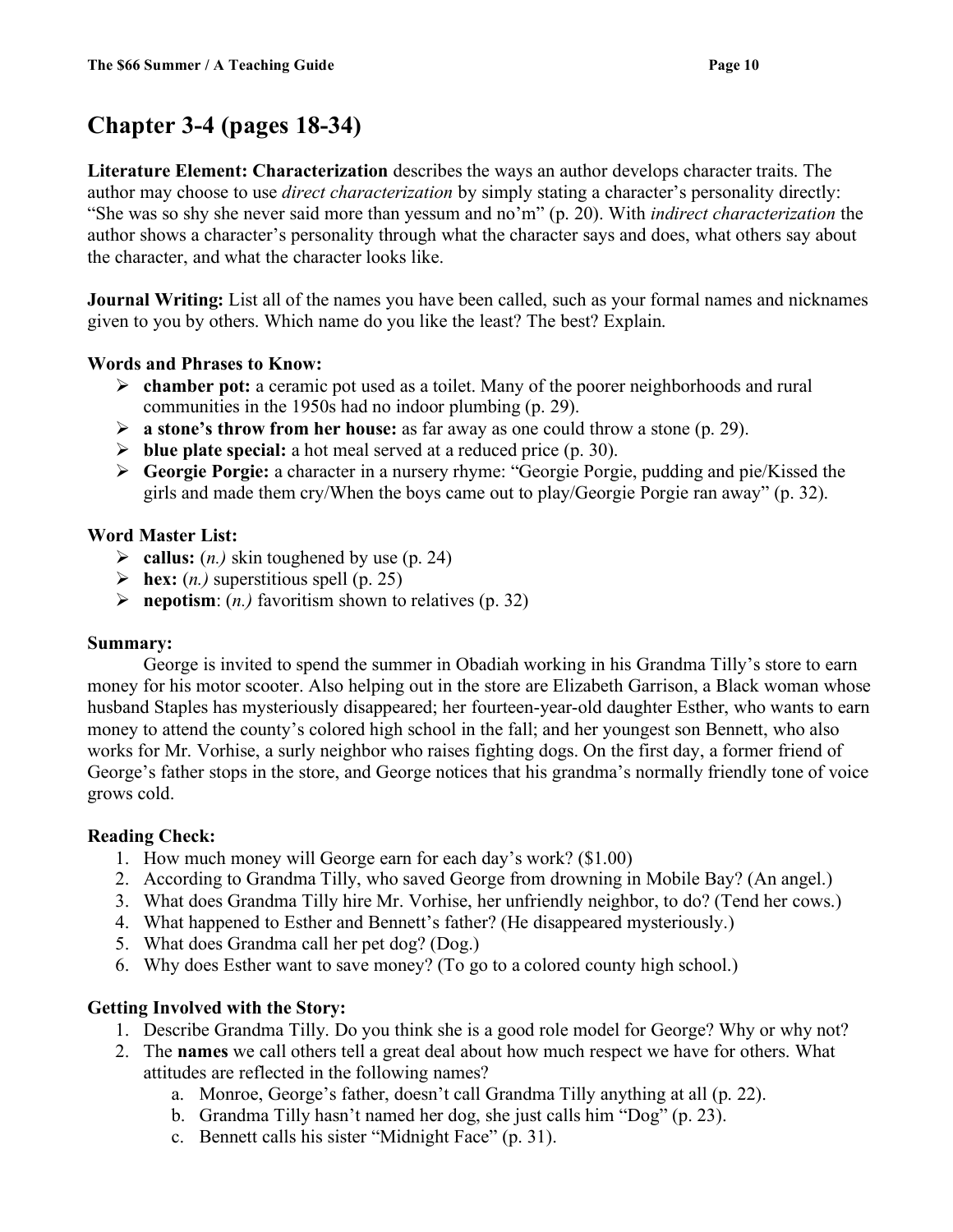- d. Esther calls George "Georgie Porgie" (p. 32).
- e. Bennett and George call Esther "Queen Esther" (p. 32).
- 3. Why do you think George is so afraid of the rooster?

### **What Would You Do?**

- 1. We have a window into two families: the Garrisons and the Harringtons. Describe these two families. What does *family* mean to you?
- 2. If people are unhappy with their family life, can they do anything to improve it? If so, what?

**Activity:** Make a list of the qualities that you especially like in your friends. What characteristics make your friends special or outstanding? Point out to students that these qualities are character traits.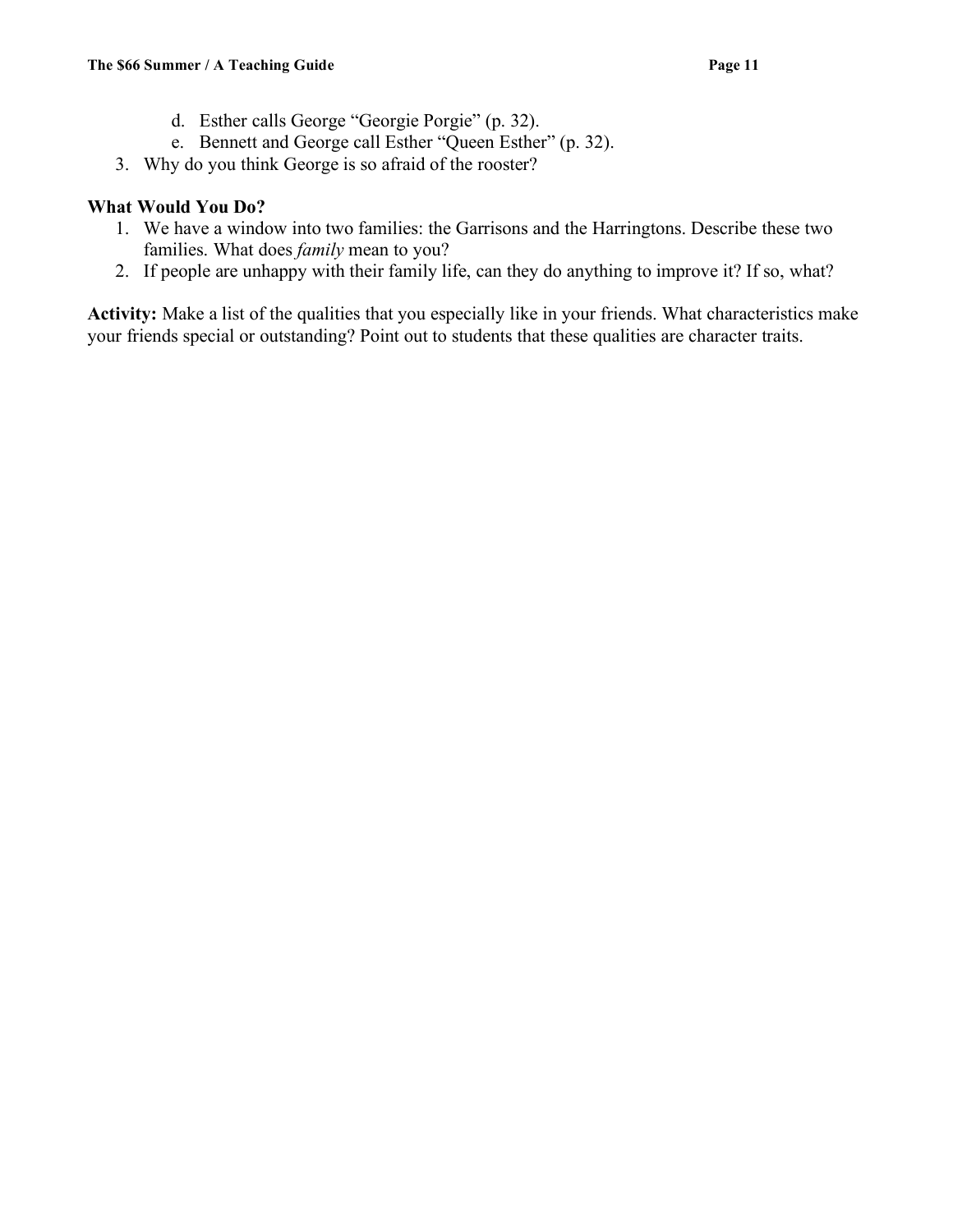# **Chapters 5-6 (pages 35-49)**

**Literary Element: Suspense** is the quality of a story that makes you want to keep reading until you learn how the events turn out. The word *suspense* comes from the Latin word meaning "uncertain." You keep reading because you are uncertain about the outcome. Danger is another key ingredient in creating suspense. Danger does not always have to be a matter of life or death. It could be the danger of losing a friend or failing a test.

**Journal Writing:** If you were described as an object or animal, what would it be and why?

### **Words or Phrases to Know:**

 **bream:** A common bluegill fish, similar to a crappie, found in more Alabama waters than any other fish. It measures 6 to 10 inches (p. 39).

### **Mastery Word List:**

- **Example 10 Solution** Straightleright Superior Containing a smooth statistical exponent on the containing  $\epsilon$  as a smooth statistic (p. 41).
- $\triangleright$  **tether**: *(v.)* tie up with a rope (p. 43).
- $\triangleright$  **din**: *(n.)* loud, continuous noise (p. 47).

### **Summary:**

George learns what life is like for African Americans in rural Alabama from two stories Grandma Tilly tells him: one about LeRoy McInnis and Elizabeth and the other about Esther's desire to go to high school. George and Bennett are fishing when Esther shows up to taunt them. George learns that Esther believes her father's disappearance can be explained and she wants to find him.

By the end of Chapter 6, we have met all of the principle characters including Elizabeth's son Winston and Mr. Vorhise. Winston is portrayed as someone who cannot be trusted. Mr. Vorhise teases George by suggesting that Dog fight his fighting dogs.

### **Reading Check:**

- 1. Why does Grandma Tilly dislike LeRoy McInnis? (He beat up Staples and got away with it.)
- 2. Which character was a straight A student, valedictorian, and basketball star? (Esther.)
- 3. According to Grandma, who saved her from a burning house when she was just a baby? (An angel.)
- 4. Who is Winston? (Elizabeth's oldest son.)
- 5. Why does Elizabeth worry about Bennett working for Mr. Vorhise? (She's afraid he may get hurt by the fighting dogs.)

### **Getting Involved with the Story:**

- 1. What did the sheriff do after learning that LeRoy McInnis and his friends beat up Staples? What do you learn about the laws in the 1950s?
- 2. Why must Esther earn money for high school? What do you learn about schools in the 1950s?
- 3. What images do you associate with angels? With snakes? Who is described as an angel? A rattlesnake? Do images like these help or hinder our understanding of others?
- 4. How does the author build suspense in these two chapters?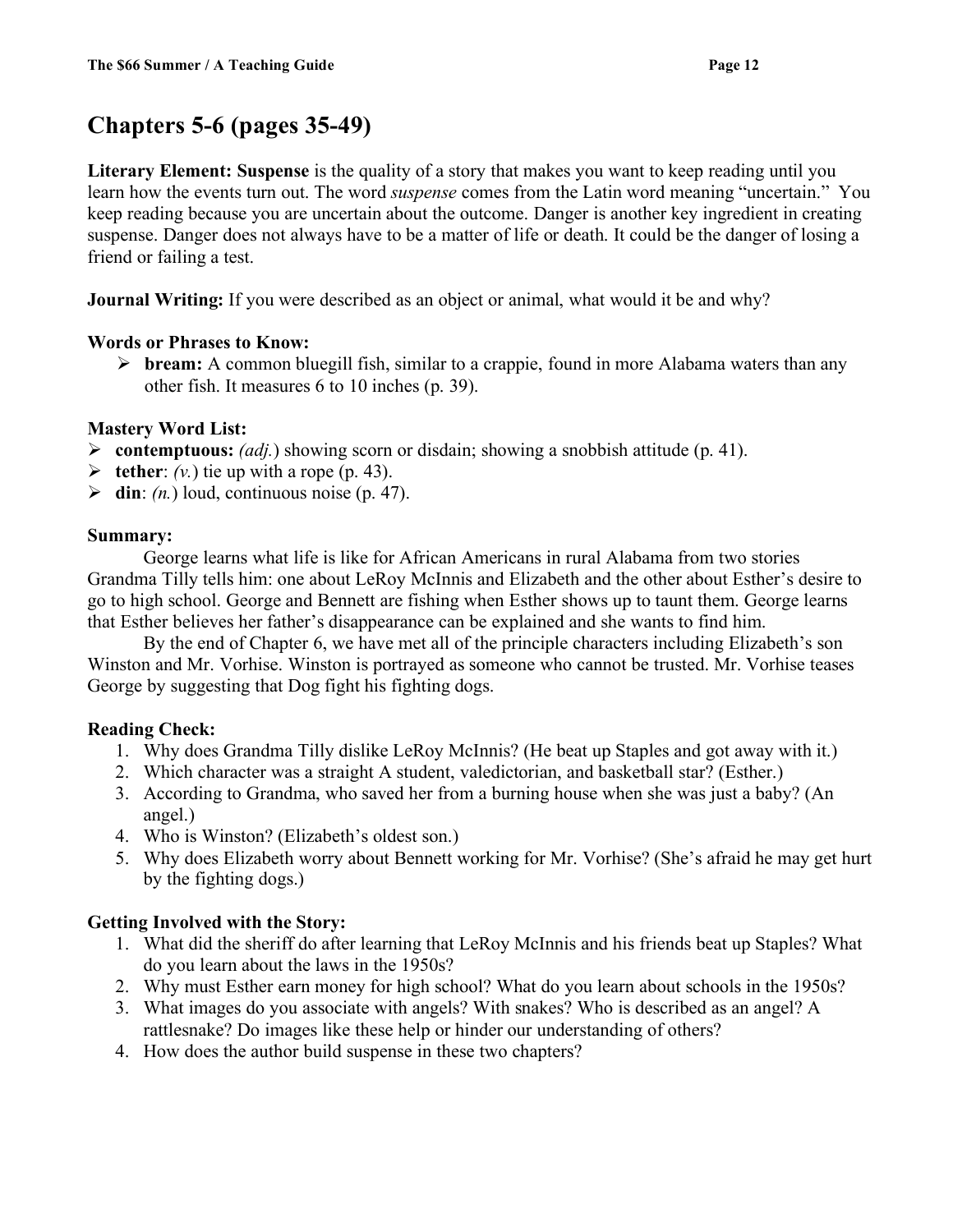### **What Would You Do?**

- 1. One of the ingredients of a good friendship is loyalty. George is often caught between befriending Bennett and showing respect for Bennett's sister Esther. What advice would you give George?
- 2. Do you know anyone personally or someone in the news that you would describe as an angel? A snake?
- 3. Young people are told to respect their elders, but George and Bennett are treated with contempt by Mr. Vorhise. What would you do if you were George?

**Activity:** Create a hand puppet for one of the characters using a small lunch bag. The puppet should convey what you have learned about the character's personality and background. When you are done, hang your puppet on a clothes line. See if your classmates can guess which character you have represented.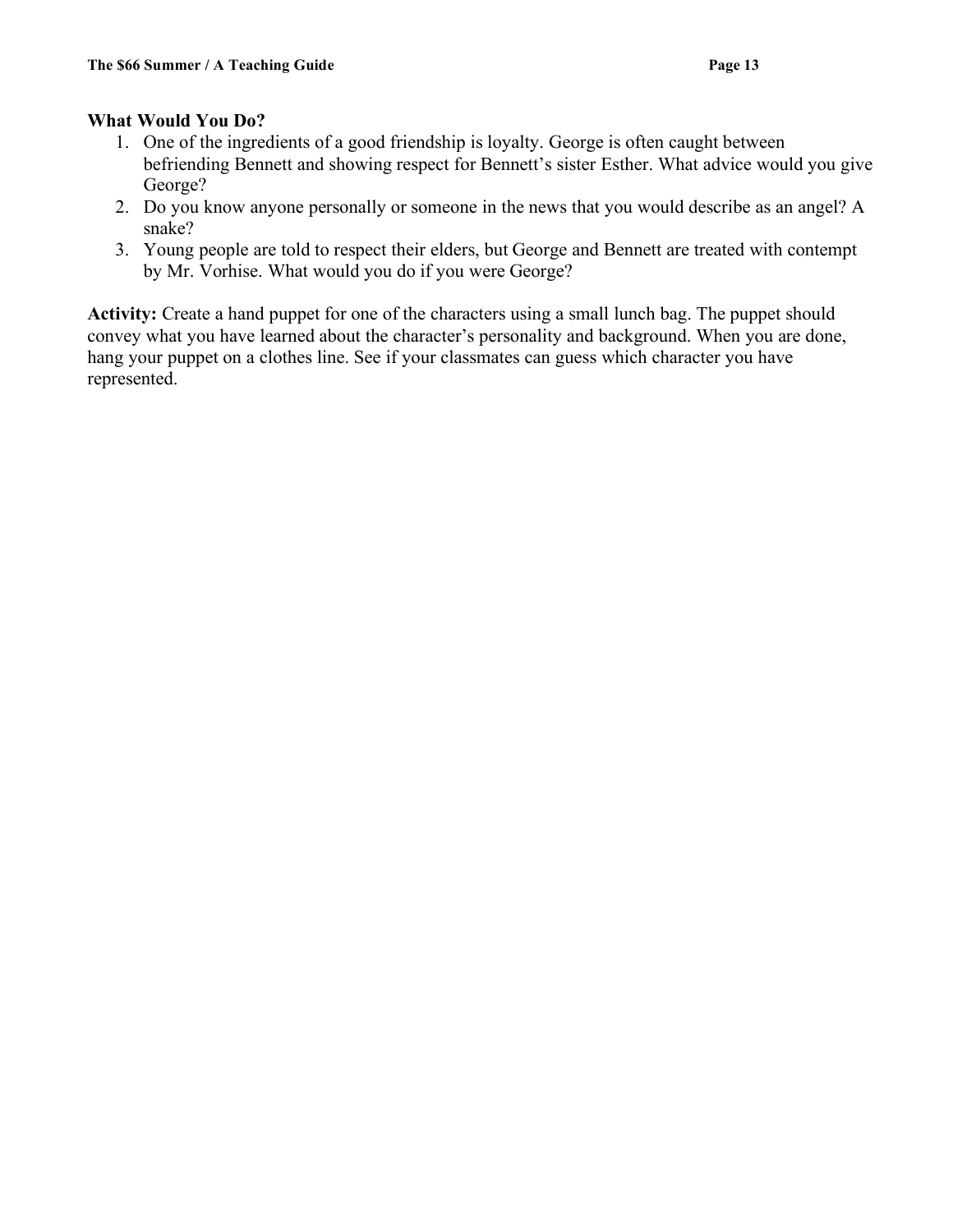### **Chapters 7-11 (pages 50-75)**

### **Literary Element:**

A **flat character** is created around one dominant character trait. Identify the flat characters in this book. What is their single quality or character trait?

A **round character** is fully developed and shows many sides to his/her character. We discover more and more about round characters as the story progresses, just as we do as we get to know real people. Identify the round characters in this book. What qualities and traits do they possess?

**Journal Writing:** Describe the most important gift you have ever received. Who gave you the gift and what made it so special?

### **Words or Phrases to Know:**

- **squirreled it away:** saved it in a safe place (p. 51).
- *Blackboard Jungle*: the shocking and disturbing 1955 film about juvenile delinquency set in a multi-racial high school in New York City. It was banned in many cities probably because of its multi-racial content or the fear that it would spark violence (p. 62).

**Mastery Word List:** Sometimes an author will directly state the meaning of a word in its context. When Grandma Tilly says to George, "That's your tithe. Ten percent," the meaning of the word *tithe* is established within the text itself.

- **escapade:** *(n.*) a prank or reckless adventure (p. 51)
- $\triangleright$  **tithe:**  $(v_i)$  one tenth of one's income paid as a contribution to a church (p. 58)
- $\triangleright$  **serenity:** *(n.)* peacefulness (p. 72)

### **Summary:**

Esther enlists both Bennett and George in an escapade to find lost bank robbery money in a cave near Mr. Vorhise's property, where they encounter Aunt Drusilla. At the end of George's first work week, his grandmother gives him a \$.60 bonus for his tithe and slips it into a church collection envelope. George continues to be haunted by the appearances and disappearances of Aunt Drusilla.

Grandma Tilly presents George with his grandfather's Barlow knife for his thirteenth birthday. She also treats him, Bennett, and Esther to the Saturday matinee of *Blackboard Jungle.* However, Bennett and Esther have to sit in the balcony, which is the colored section. On the way home, LeRoy McInnis taunts George for befriending Bennett and Esther. Before they arrive home, they are caught in a sudden rainstorm. Esther surprises George by proclaiming she is speaking to the Lord and then crumbling to the ground in distress.

The following week Grandma Tilly and George attend Mount Nebo Baptist Church, where the Garrisons attend, for the Esther Service. On the Sunday before the Fourth of July, everyone named Esther is invited to sit in the front of the church. During the loud and boisterous service, Esther goes into a deep trance-like state as if she has heard the voice of God. For the second time in a week, George wonders if God is speaking to Esther, and if he is, what he is saying.

### **Reading Check:**

- 1. Why did Esther, Bennett, and George visit the cave near Mr. Vorhise's property? (They are looking for the money hidden by bank robbers related to Mr. Vorhise.)
- 2. Why does Grandma Tilly give George a 10 percent bonus at the end of the first week? (It's his tithe for the church.)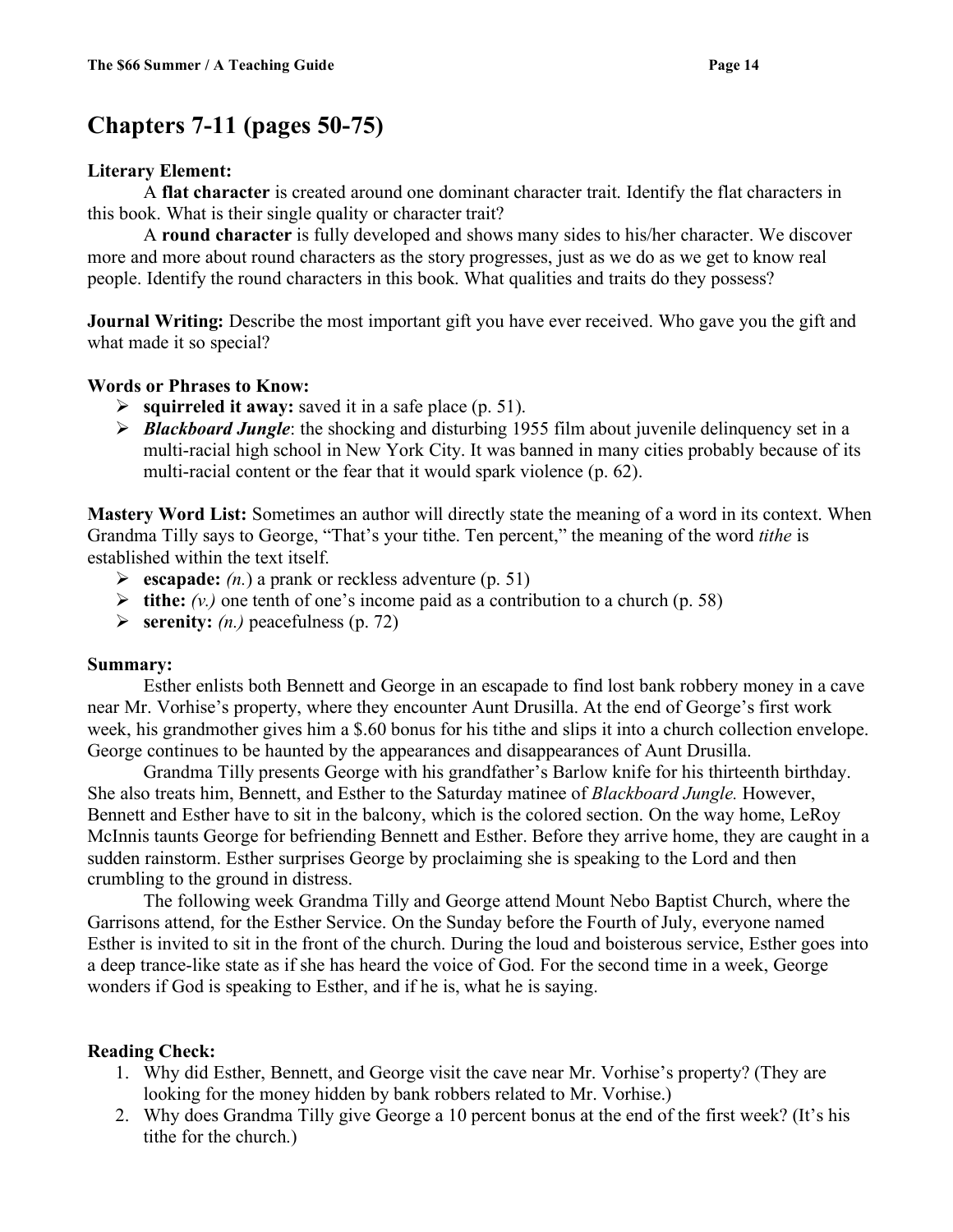- 3. What did Grandma give George for his thirteenth birthday? (His grandfather's knife and a matinee with Esther and Bennett.)
- 4. How can George, Esther, and Bennett earn extra money? (By catching fish for a fish fry.)

### **Getting Involved with the Story:**

- 1. In what ways does Aunt Drusilla remind George of the rooster? Why is George so frightened of Aunt Drusilla?
- 2. Why did Esther try to convince George that her balcony seats were better than George's main floor seats? What does this tell you about her character?
- 3. Describe Esther's two encounters with the Lord. How are they similar?
- 4. One of the most menacing characters so far is LeRoy McInnis. Is he a flat or round character? Explain.
- 5. Based on the story so far, what do you think may have happened to Dog?

### **What Would You Do?**

1. An *epithet* is a disparaging or abusive word about a person. When LeRoy McInnis calls out to George, he says, "I wish your father could see you now, boy." He uses the term *boy*, a term white folks commonly used to refer to an African American man to put him down. George simply ignores him. Do you think this is the right response when someone calls you a disparaging name? Why do you think people use epithets? What would you do if you overheard a classmate use an epithet?

**Activity:** Imagine that you are a film director who is interviewing actors and actresses to play the characters in a movie based on this book. Create your cast of characters. Who will you choose to play each of the characters? You may use people you know including relatives, television or movie stars, famous people in the news today, or famous people throughout history.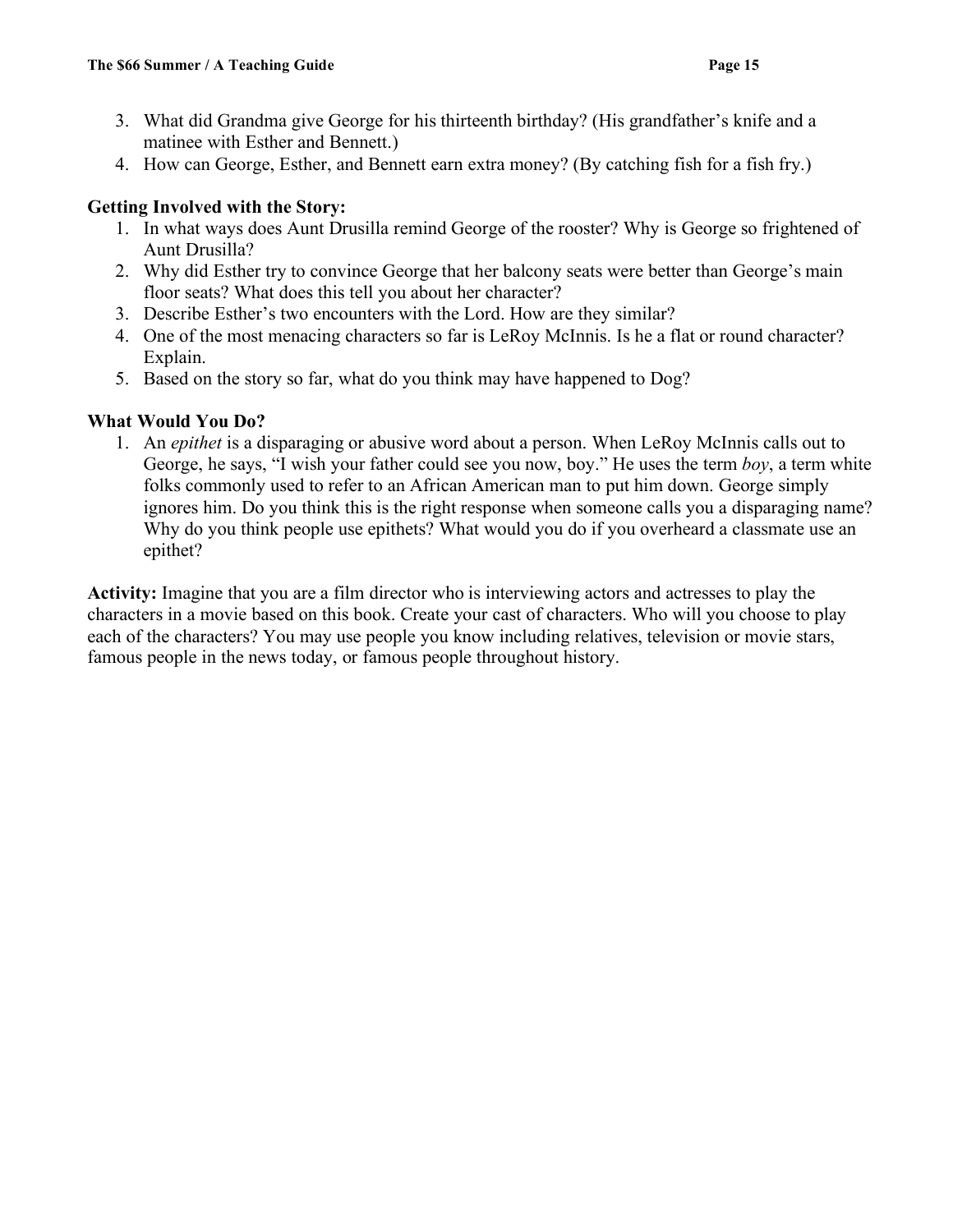# **Chapters 12-16 (pages 76-102)**

**Literary Element:** The **point of view** refers to the position from which a writer tells a story. The point of view in *The \$66 Summer* is called first-person narrative because the narrator is one of the characters in the book, George. All of the action and the characters are only seen through George's eyes. However, we, the readers, may understand more than he does.

**Journal Writing:** Imagine a situation where you have been caught doing something wrong and you are about to "face the music." Describe your feelings.

### **Words or Phrases to Know:**

 **barbed wire**: a wire fence twisted with sharp barbs that is commonly used to pen in farm animals (p. 85).

### **Mastery Word List:**

- $\triangleright$  **shroud:** *(v.)* to hide from view; cover; screen (p. 77).
- $\triangleright$  **dislodge:** *(v.)* to force out (p. 87).
- $\triangleright$  summit: *(n.)* the highest part (p. 91).

### **Summary:**

Grandma Tilly announces that she will pay Esther, Bennett, and George a nickel for every fish they catch for the church's fish fry in late August. Without any fanfare, Esther has now started calling George by name instead of Georgie Porgie. Grandma also allows Aunt Drusilla to pick up groceries at her store without paying.

After hearing about the eighty-five fish Winston and his friend Jonathan supposedly caught at Mr. Vorhise's pond, George, Bennett and Esther decide to risk the "lunatic" and Mr. Vorhise's wild dogs for more fish. After Grandma Tilly's pond becomes fished out, Esther persuades Bennett and George to go with her to Mr. Vorhise's pond.

They soon discover that the fishing hole is as productive as Winston claimed, and the "lunatic" is actually Jimmy, Mr. Vorhise's mentally handicapped son whom Esther befriends. After several days the fish stop biting. Esther prompts them into going to the other side of the pond near a cool pine grove. Jimmy becomes scared and runs home. Mr. Vorhise discovers their fishing hole and chases them off with his shotgun. George accidentally leaves his knife, goes back to find it with Esther's help, but discovers it is missing. Just as he reaches home, Grandma tells him he has a visitor, Mr. Vorhise.

### **Comprehension Check:**

- 1. How does Aunt Drusilla pay for her groceries? (She doesn't; however, Grandma claims she does.)
- 2. How does Grandma Tilly encourage her three young workers to earn more money? (She will give them a nickel for every fish they catch.)
- 3. Who becomes Esther's new friend? (Jimmy Vorhise.)
- 4. How many fish does Winston claim to have caught at Mr. Vorhise's pond? (Eighty-five.)
- 5. What causes Jimmy to become scared and go home crying? (Going near the pine grove.)

### **Getting Involved with the Story:**

1. Describe Aunt Drusilla. What do you think Grandma Tilly means when she says that Aunt Drusilla always pays for her groceries?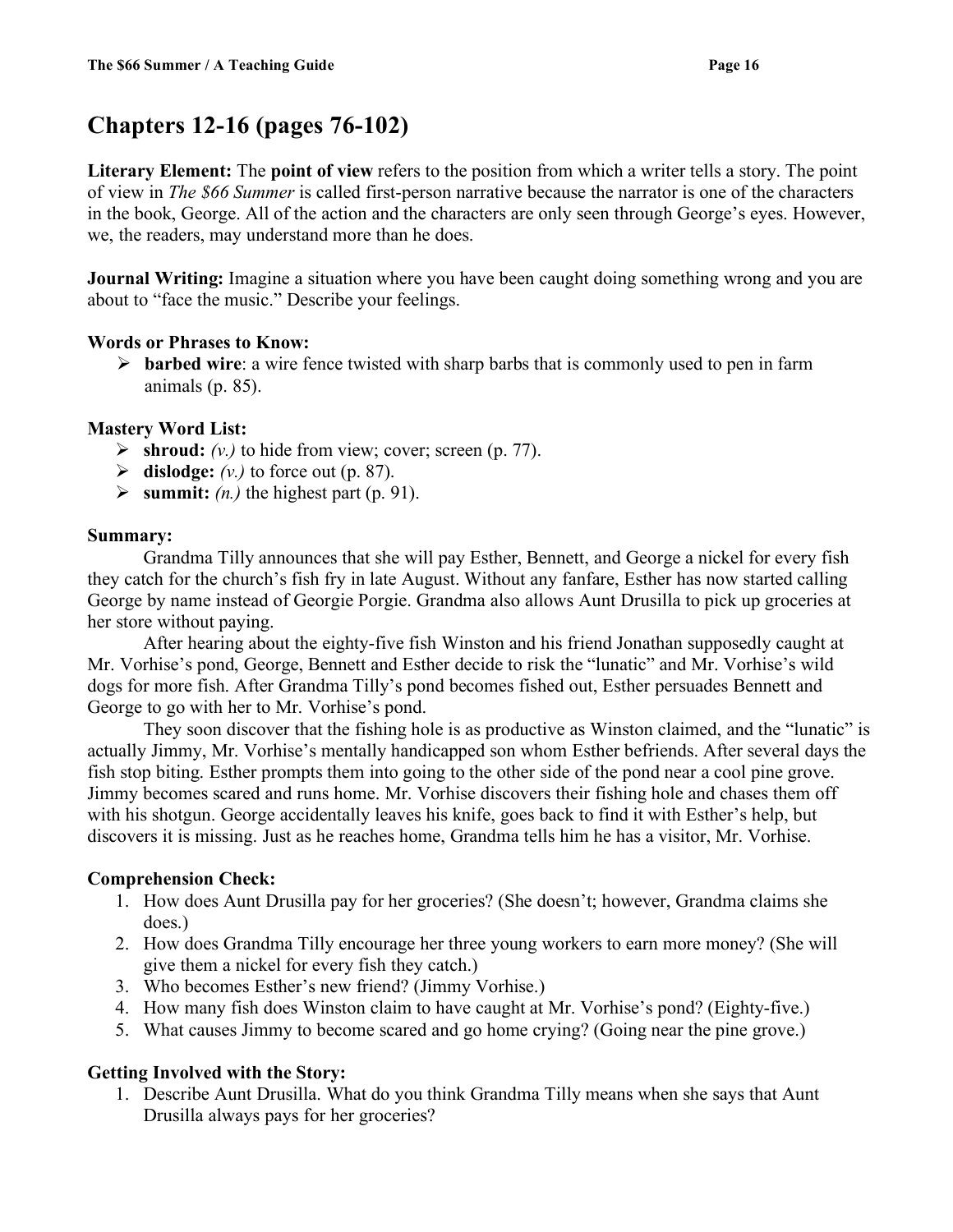- 2. Vivid details help create atmosphere, a feeling a place awakens in the reader. What mood does the author create as he describes Mr. Vorhise's property with phrases like *thickets of brambles* and *the stream snaked back and forth*?
- 3. Since this story is told from George's point of view, we often learn about others through conversations. What do we learn about Mr. Vorhise and his son from Grandma Tilly?
- 4. As George tells his story, he refrains from judging others; yet, as readers we are free to do so. Which characters do you like the most? The least? Explain.
- 5. Why do you think Mr. Vorhise acted the way he did?

### **What Would You Do?**

1. George knows that he has been caught trespassing on Mr. Vorhise's property and taking fish from his pond. Now that he is about to face Mr. Vorhise, what advice would you give him?

**Activity:** Aunt Drusilla is one of the most interesting and mysterious characters. (Think of as many details from the story that contribute to her character and place those details on the web.) Be sure to include the reactions other characters have to Aunt Drusilla. What purpose do you think Aunt Drusilla plays in this novel?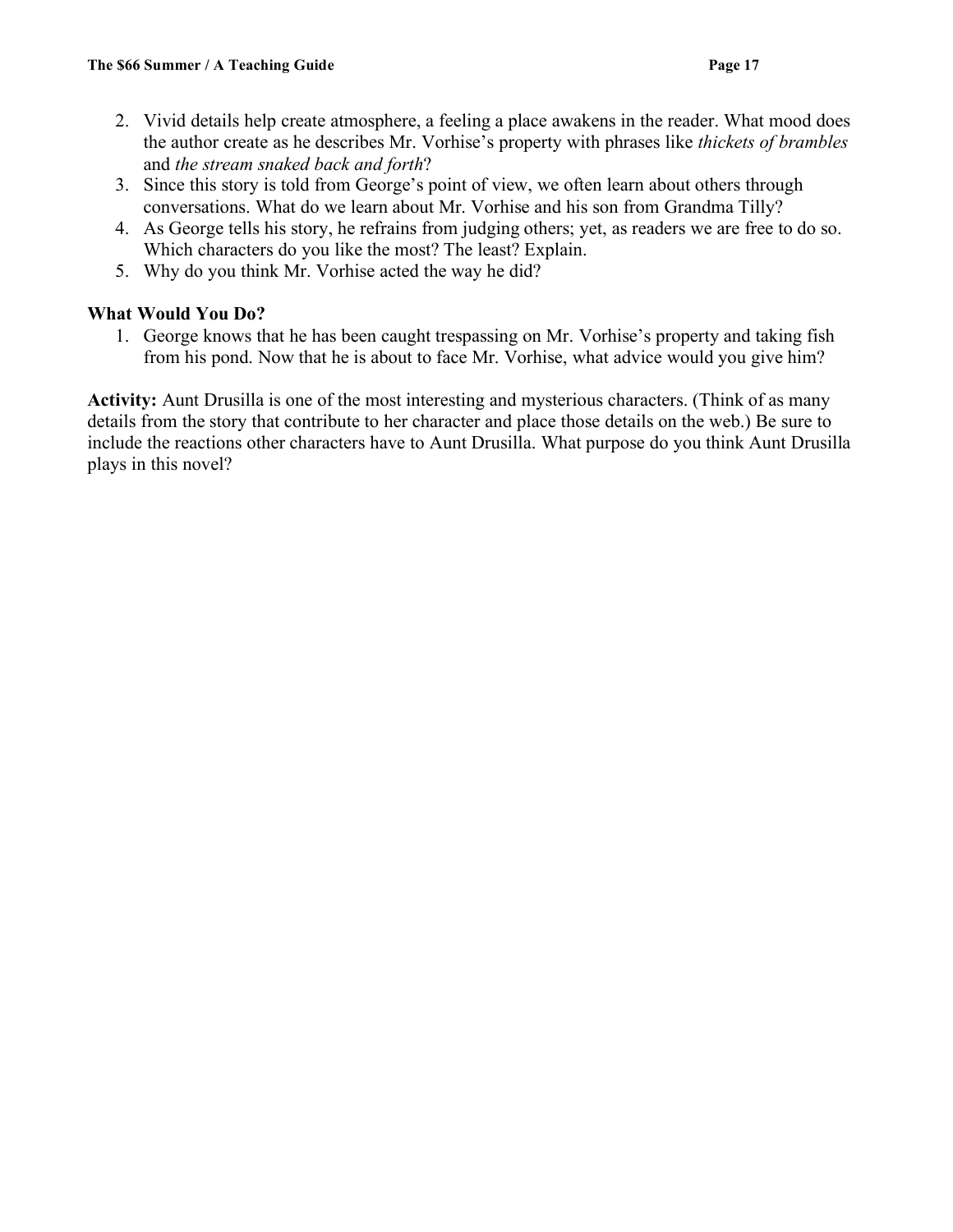# **Chapters 17-23 (pages 103-132)**

**Literary Element:** In a literary work, **foreshadowing** is the use of clues to suggest events that have yet to occur. An author will use foreshadowing to build expectations and to create suspense.

**Journal Writing:** Sometimes we learn something the hard way. Sometimes we realize too late that we have made a mistake, made the wrong decision, or made an error in judgment. Describe a time when you learned a lesson the hard way.

### **Mastery Word List:**

- **jaunty:** *(adj.*) carefree, having an easy-going attitude (p. 117).
- **tartly:** *(adv.*) with a cutting edge to one's voice (p. 131).
- **cynical:** *(adj.*) believing others are motivated only by self interests (p. 132).

### **Summary:**

After George apologizes to Mr. Vorhise, Mr. Vorhise returns the knife. The very next day Esther presents her case for going back to the pine grove to search for the robber's money. Barking dogs scare them off before they find anything except a piece of cloth and a tin can. While running, George catches a glimpse of Aunt Drusilla.

The next day Winston shows up driving a beat-up 1939 Dodge that cost him \$95.00 and takes Esther and his friend Jonathan for a ride only to end up in an accident. After Grandma Tilly and Elizabeth bring Winston and Esther home, Winston simply walks off without a word of thanks. Esther, who has only a few bruises, is angry with her brother because he could have ruined her chances of going to high school.

Before long, Mr. Mayes, the owner of the sawmill where Winston and Jonathan work, accuses Winston of stealing \$95.00. If the money isn't paid back, he will turn Winston over to the sheriff. That will mean he will go to prison. Elizabeth is distraught because she doesn't have enough money to rescue Winston. At the same time, everyone else agrees that it is about time that Winston pays for his own mistakes.

One day Elizabeth comes to work very happy because she has paid most of the \$95.00 back. George later learns that the money came from Esther's savings. He is perplexed by Esther's act of kindness, but she sets him straight. She says she did it for her mother, not Winston.

### **Comprehension Check:**

- 1. Why did Esther want to go back to the pine grove? (To search for the robber's missing money.)
- 2. Why was Esther so angry about the accident? (She may lose her chance to go to high school.)
- 3. Where did Winston get the \$95.00 to buy his car? (He stole it from his employer.)
- 4. What does Winston do after he gets home from the accident? (He walks off without a word.)
- 5. Whose money pays off Winston's debt? (Esther's.)

### **Getting Involved with the Story:**

- 1. How does Esther motivate George into going along with her scheme to go back to the pine grove?
- 2. Upon arriving at the hospital in Toshkey, a nearby town, everyone is ushered into the "colored waiting room" and Jonathan is taken to another hospital where there is a "colored unit." What other evidence of segregation have you encountered in this story?
- 3. Describe how Winston treats his mother.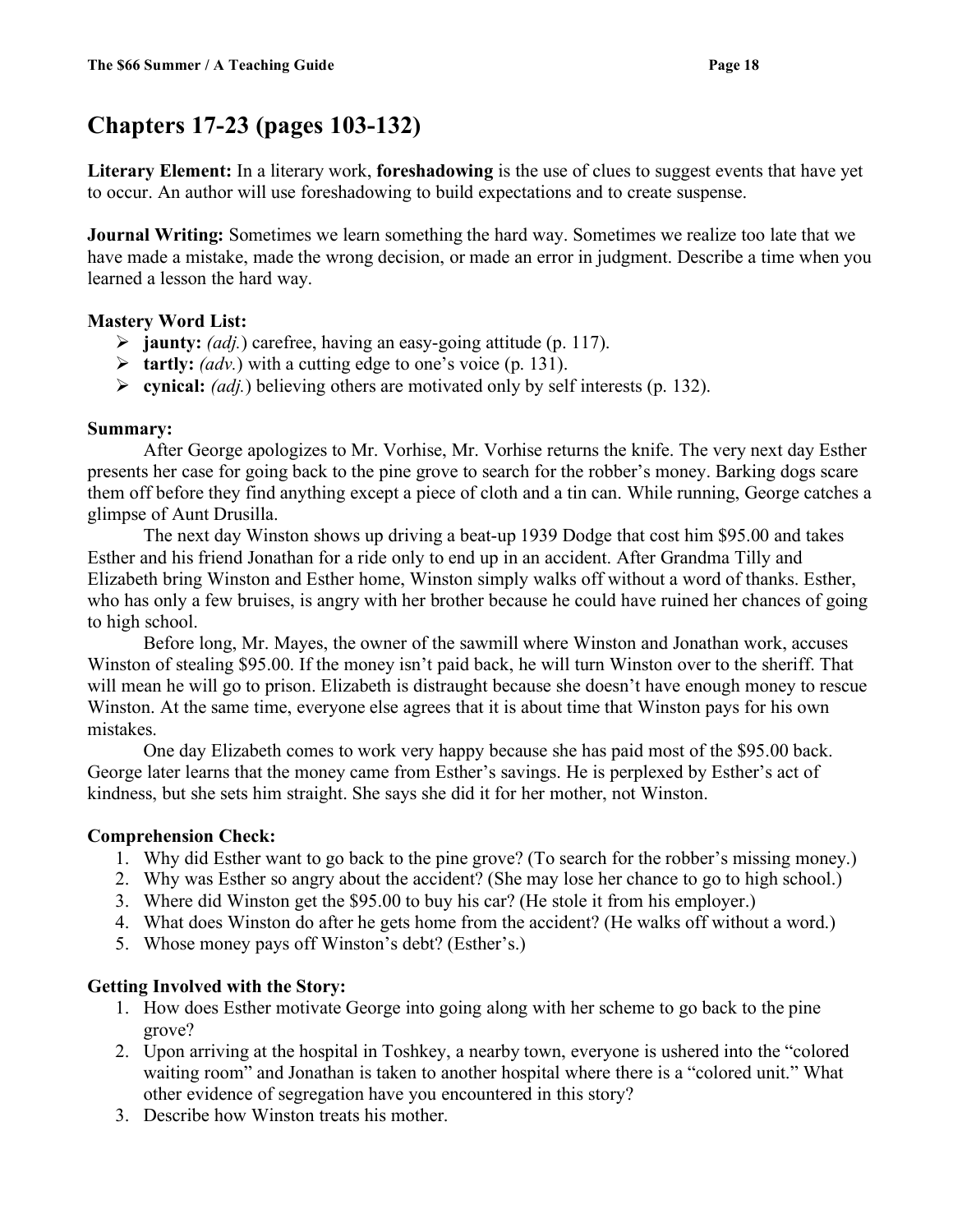- 4. This story is about telling the truth. What lies have family members told each other so far? What has happened as a result of these lies?
- 5. At the end of Chapter 21, George "had a sinking feeling that the rest of us were going to get sucked into [Winston's] troubles." What might this foreshadow?
- 6. Esther says her mother "sure don't care about me." Do you think that's true?

### **What Would You Do?**

- 1. If you were in Esther's shoes, would you help Winston stay out of prison? Why or why not?
- 2. When people make mistakes, should they be given a warning or second chance? Why or why not? Are there any situations where you think a second chance is one chance too many?

**Activity:** Present a "What if . . .?" question about one of the events in the book to your classmates. When an author writes a book, we are reading about one set of circumstances. Imagine what could have happened instead by asking a "What if. . .?" question. Challenge your classmates to change the events in the story or the character's choices and create a new scenario. Share your "What if . . .?" answers with each other.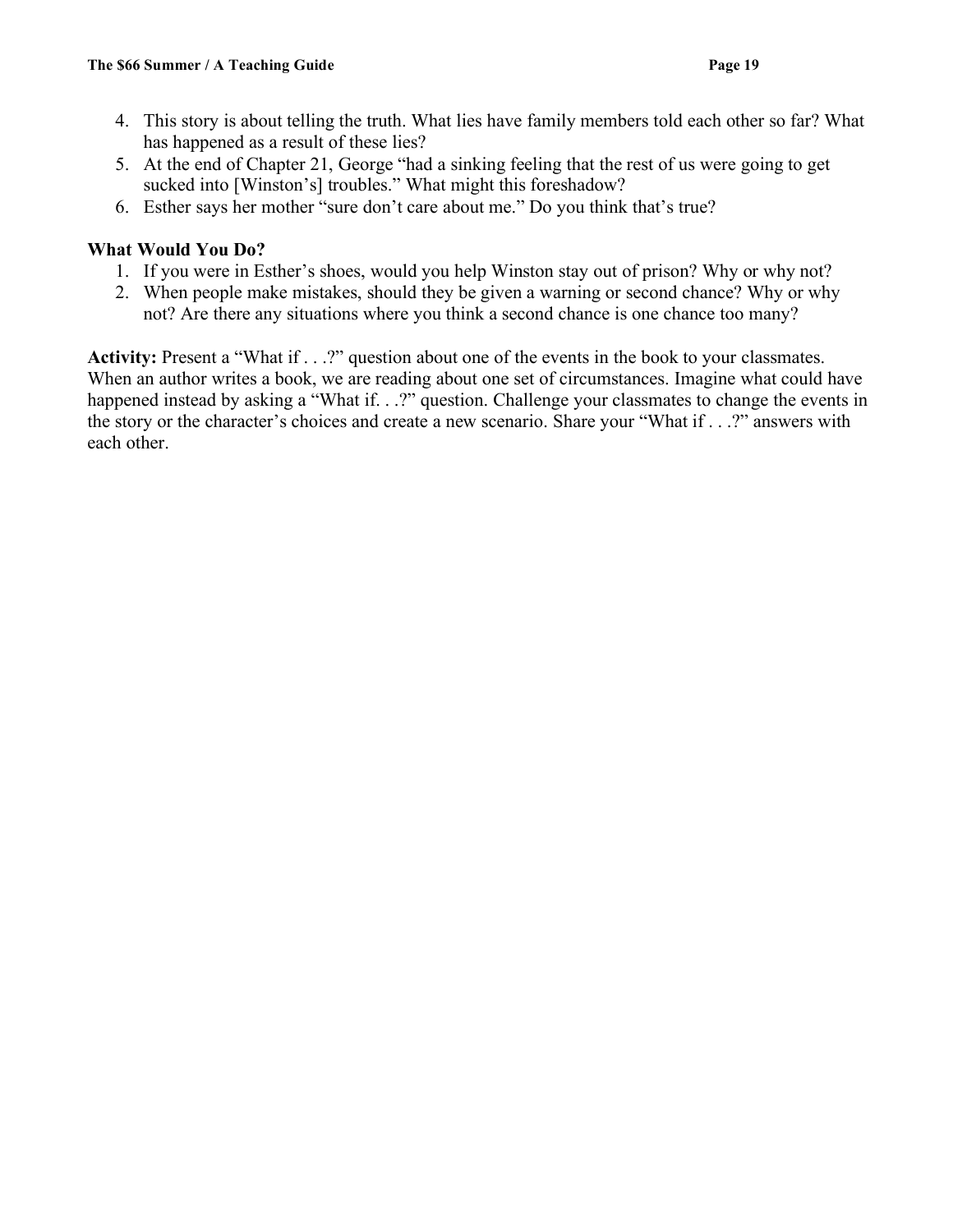### **Chapters 24-28 (pages 133-156)**

**Literary Element:** In stories as in life, people do things because they have reasons or motives for doing them. **Motivation** refers to the reasons behind actions. The word motivation contains the root *mot*, meaning to move. Motivation moves a person forward, causing him or her to do something, to pursue some goal. Another word with the root *mot* is emotion. A powerful emotion that causes a person to behave in certain ways can be a strong motivation.

**Journal Writing:** Who has made a difference in your life? How has he or she influenced you to be the best that you can be? Describe the importance of this individual in your life.

### **Words or Phrases to Know:**

- **ice box**: a refrigerator was once called an ice box because ice was used to keep food cool (p. 136).
- **five-and-dime**: store that sold inexpensive soft goods, much like a Wal-Mart or Target (p. 133).

**Mastery Word List:** Sometimes an unfamiliar word can be broken down into its word parts. For example, *expectantly*, the adverb, derives from the adjective *expectant*, which derives from the verb *expect.* If you know what *expect* means, you may be able to figure out the meaning of *expectantly.*

- $\blacktriangleright$  **lulled:** *(v.)* to calm or soothe by a gentle sound or motion (p. 133).
- **Expectantly:** *(adv.)* with anticipation (p. 146).
- $\triangleright$  **immense:** *(adj.)* extremely large, huge (p. 149).

### **Summary:**

George's mother is unable to come for a visit because she has taken a job at a five-and-dime. Esther distances herself from George and Bennett until the day she discovers that George accepted a job to help Mrs. Eastwood. Grandma Tilly tells George that the day Staple disappeared he had been raking leaves for Mrs. Eastwood. Esther asks George to ask Mrs. Eastwood questions about her father to see if he can learn anything of value.

George learns that Mr. Vorhise had stopped to talk to Staple that day. Esther figures out that her father must have gone to work for Mr. Vorhise, and the best person to reveal whether or not he had is Jimmy. She coaxes George into going with her to talk to Jimmy. Jimmy recognizes Staple from a photograph and calls him a "bad man."

While discussing what to do next, Bennett describes the "tin can" he saw at the pond as a "water dipper." At that moment, George puts it all together, and finally knows the fate of Staple Garrison.

### **Comprehension Check:**

- 1. Why don't George's mother and brother come to Obadiah for a visit? (She has gone to work at a five-and-dime.)
- 2. What is so significant about George working for Marigold Eastwood for a day? (She is the last known person to see Staple.)
- 3. What does Esther ask George to do while working for Mrs. Eastwood? (Asks her about Staple.)
- 4. What new information does George learn about Staple? (He talked to Mr. Vorhise on the day he never returned home.)
- 5. Who identifies Staple from a photograph? (Jimmy.)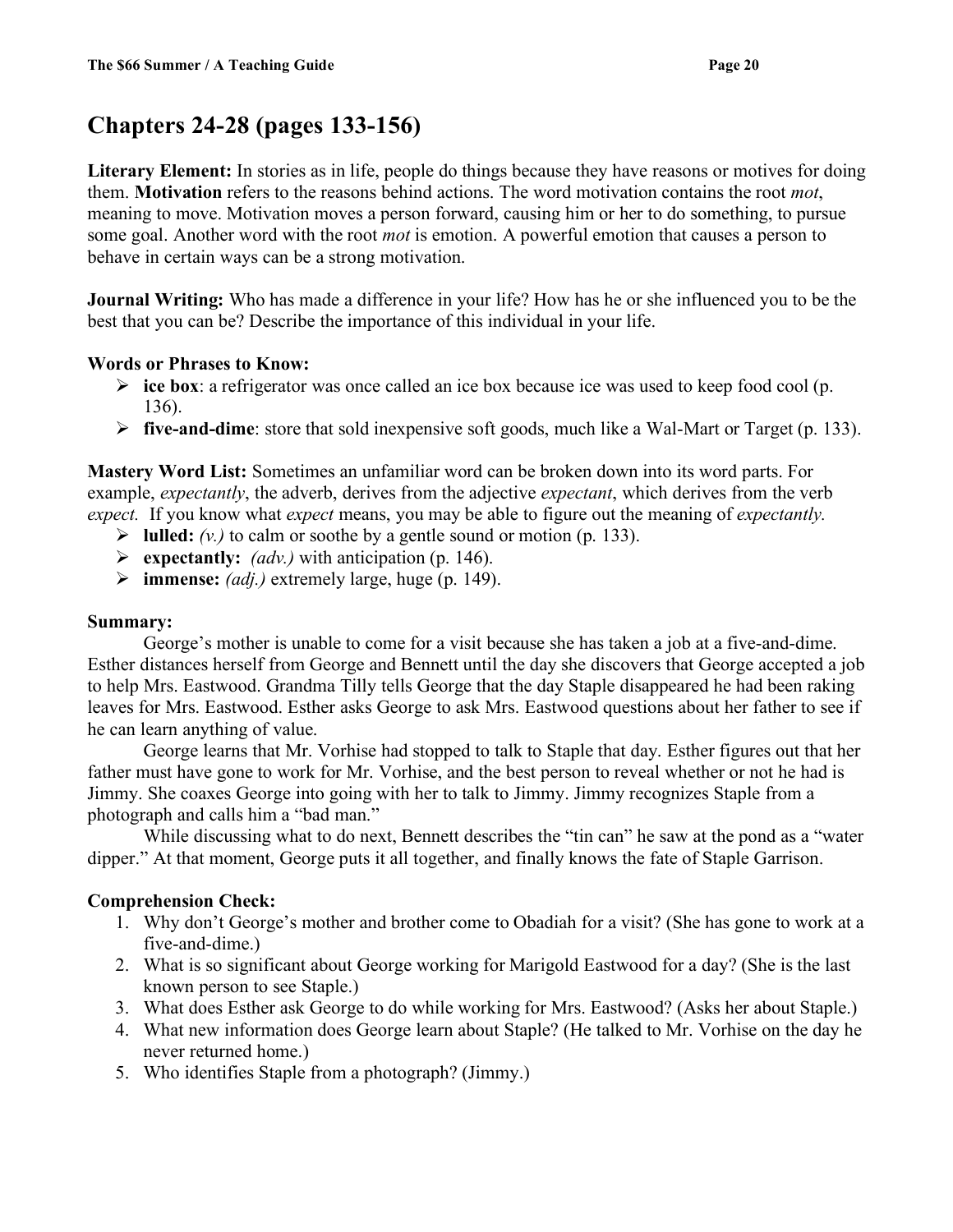### **Getting Involved with the Story:**

- 1. George knows more than he reveals in this narrative. What does he suspect from his mother's phone call?
- 2. Why does George describe a phone call from Mrs. Eastwood as "the event that knocked the breath out of all of us"?
- 3. Why do you think Staple's disappearance wasn't given more attention?
- 4. Why do you think George went along with Esther's scheme once again even knowing he could get into trouble?
- 5. A *dynamic* character is one that changes as a result of the events in the story. Esther would be considered a dynamic character. How has she changed? What do you think has contributed to her changes? How has George's attitude toward Esther changed?

### **What Would You Do?**

1. At the end of Chapter 28, George suddenly puts the whole story of Staple's disappearance together. Describe what happened on that fateful day. Now that George knows what happened to Staple, what do you think he should do?

**Activity:** Money is a topic of discussion from the very beginning of this story when George learns that he would need \$66.00 to buy a motor scooter. List the ways money has been used to motivate people into action. Create a chart listing the desire, the cost, and the resulting action. How does money motivate you and people in your life? (See the Motivation Chart as a model.)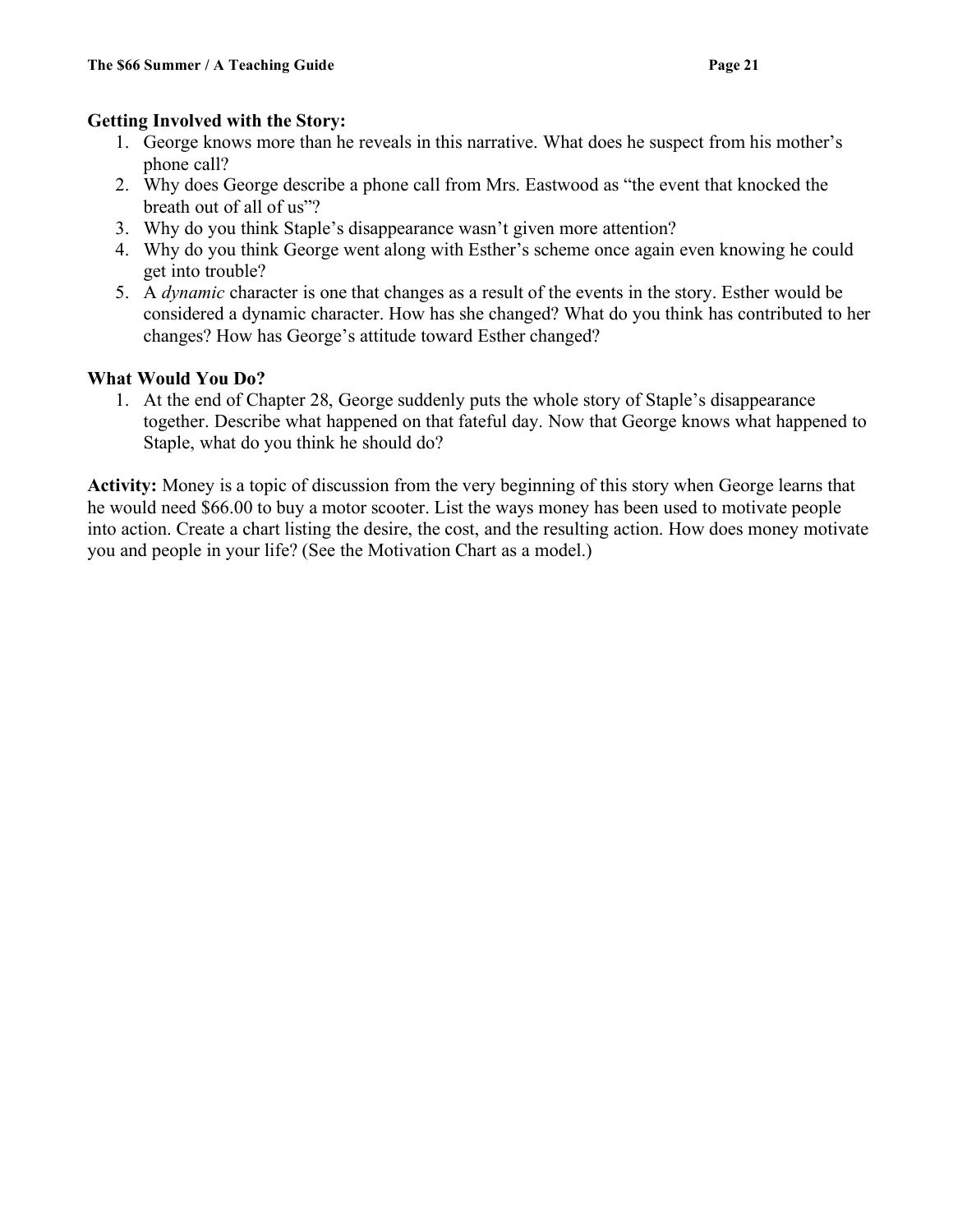# **Chapters 29-34 (pages 157-183)**

**Literary Elements:** An author uses **figurative language,** descriptive language that is not meant to be taken literally, to state ideas in vivid and imaginative ways as well as to create word pictures in the readers' minds.

**Journal Activity:** What is the most difficult decision you have ever made? Did anyone advise you? What feelings did you experience? What factors did you weigh before making your decision? What were the pros, the cons? In the end, do you think you made the right decision? Why or why not?

### **Words or Phrases to Know:**

 $\triangleright$  **honky-tonks**: a cheap, disreputable bar that plays loud country music (p. 175).

### **Mastery Word List:**

- **unbearable:** *(adj.)* too burdensome to suffer through (p. 163).
- **skepticism:** *(n.)* an attitude filled with seriously doubts or questions (p. 165).
- $\triangleright$  **furrowed:**  $(v_i)$  deeply wrinkled (p. 180).
- $\blacktriangleright$  **taut:** *(adj.)* very tight (p. 180).

### **Summary:**

George lies awake most of the night wondering whether or not to tell his friends what he knows about Staple's disappearance. During the night he peers out the window and sees Aunt Drusilla disappearing around the barn. The next morning he pumps Grandma Tilly for details about his father's relationship with Mr. Vorhise and learns that they knew each other and even hunted together as recently as a year ago. He finally tells his friends the story his father told him about a man being killed because of a water dipper, but he doesn't tell them that his father is the person who told him the story.

The night they go in search of Staple's body, it is raining and lightning. Although Mr. Vorhise is expected to be at a dog fight, he and his dogs are home. The dogs' barking brings Mr. Vorhise outside, and soon he is armed with his shotgun and heading toward them. George runs to the pine grove to find Bennett and Esther hovering over some bones. He practically drags Esther home as they narrowly escape.

Back at home, Esther reveals her father's belt buckle. Both Elizabeth and Grandma Tilly immediately recognize that the children have found the body of Staple. However, Grandma Tilly has less success convincing the sheriff, who obviously is not interested in finding the truth. In fact, George realizes that something is wrong when the sheriff mentions the pond before anyone has told him where they found the body.

George leads the sheriff, his deputy, Mr. Vorhise, and Grandma to the site where he, Esther, and Bennett found the bones and dipper. There is nothing there but loose dirt.

### **Reading Check:**

- 1. Who does George suspect may have killed Staple? (Vorhise.)
- 2. On what condition did Bennett agree to go back to the pine grove? (Vorhise and his dogs would not be home.)
- 3. What did Esther find at the pine grove (Her father's belt buckle and bones.)
- 4. When the sheriff mentions the pond, George knows something is wrong. Why is that? (Grandma did not tell the sheriff where they found the body.)
- 5. Why doesn't the sheriff consider the belt buckle adequate evidence that the bones belong to Staple? (He says the belt buckle is a dime a dozen.)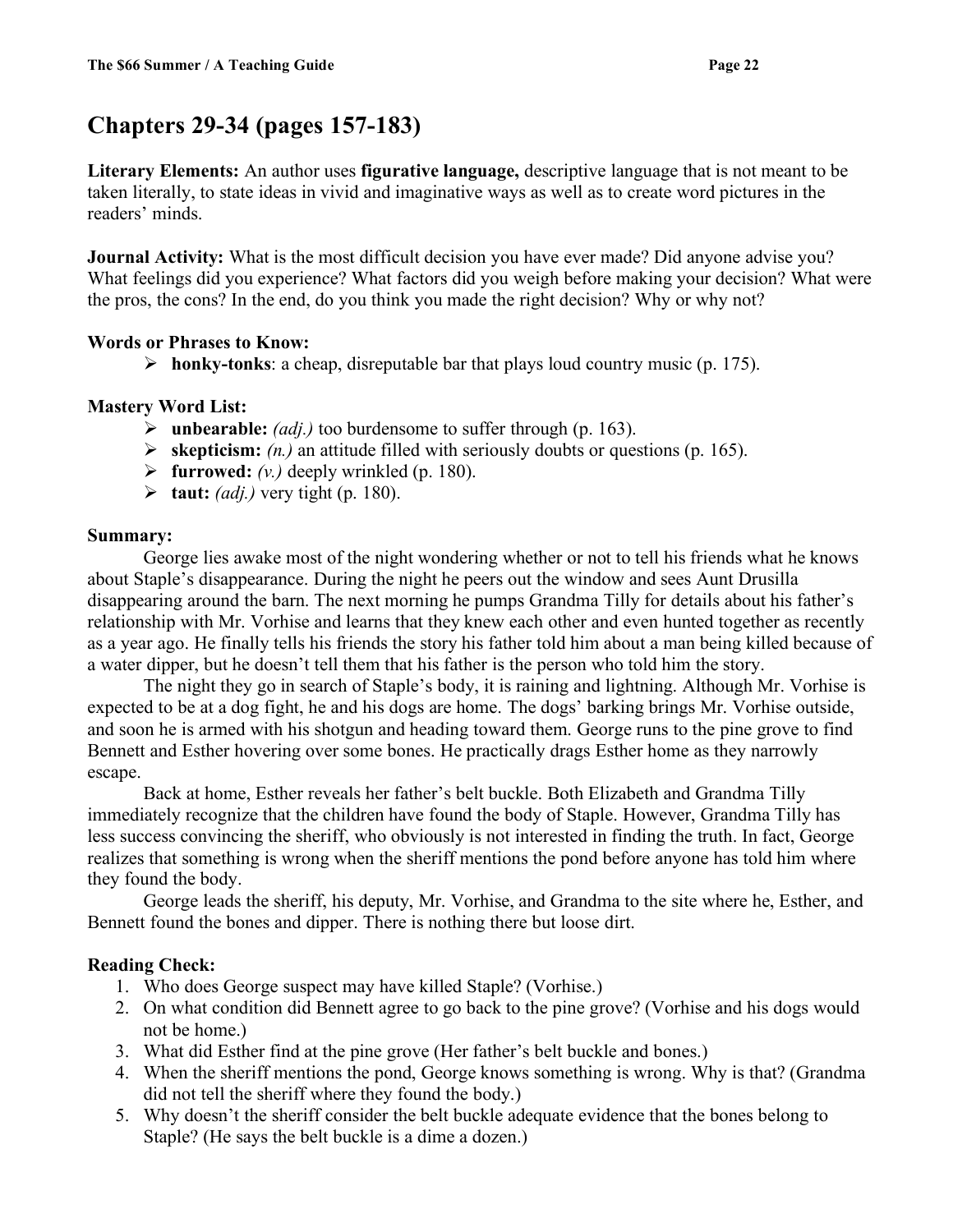### **Getting Involved with the Story:**

- 1. As George tells his friends about the man killed because of a water dipper, he feels immense shame. Why do you think he feels ashamed for something he himself didn't do?
- 2. Describe the night that George and his friends go back to the pine grove. This is not the first night when thunder rolled and lightning lit up the sky. What other nights were stormy? How does the weather add drama to these scenes?
- 3. *Figurative language* is one way an author conveys deep emotion. Describe the emotions George is feeling in this passage: "It was as if a tight net of razor-sharp hurting was enclosing me, squeezing me in" (p. 173).
- 4. What evidence do the children have that Mr. Vorhise has killed Staple? How does the sheriff dismiss each piece of evidence?

### **What Would You Do?**

- 1. Civil Rights laws protect citizens from discrimination today. How did you react when you realized that the sheriff and his deputy were not going to help find out the truth about Staple's disappearance?
- 2. If you felt you were being treated unfairly, who would you turn to first?
- 3. Do you trust the police to help you if you were ever in trouble? Why or why not?

**Activity:** Write a bio poem about one of the characters. Share your poem with your classmates. You and your classmates may want to divide up the characters among you.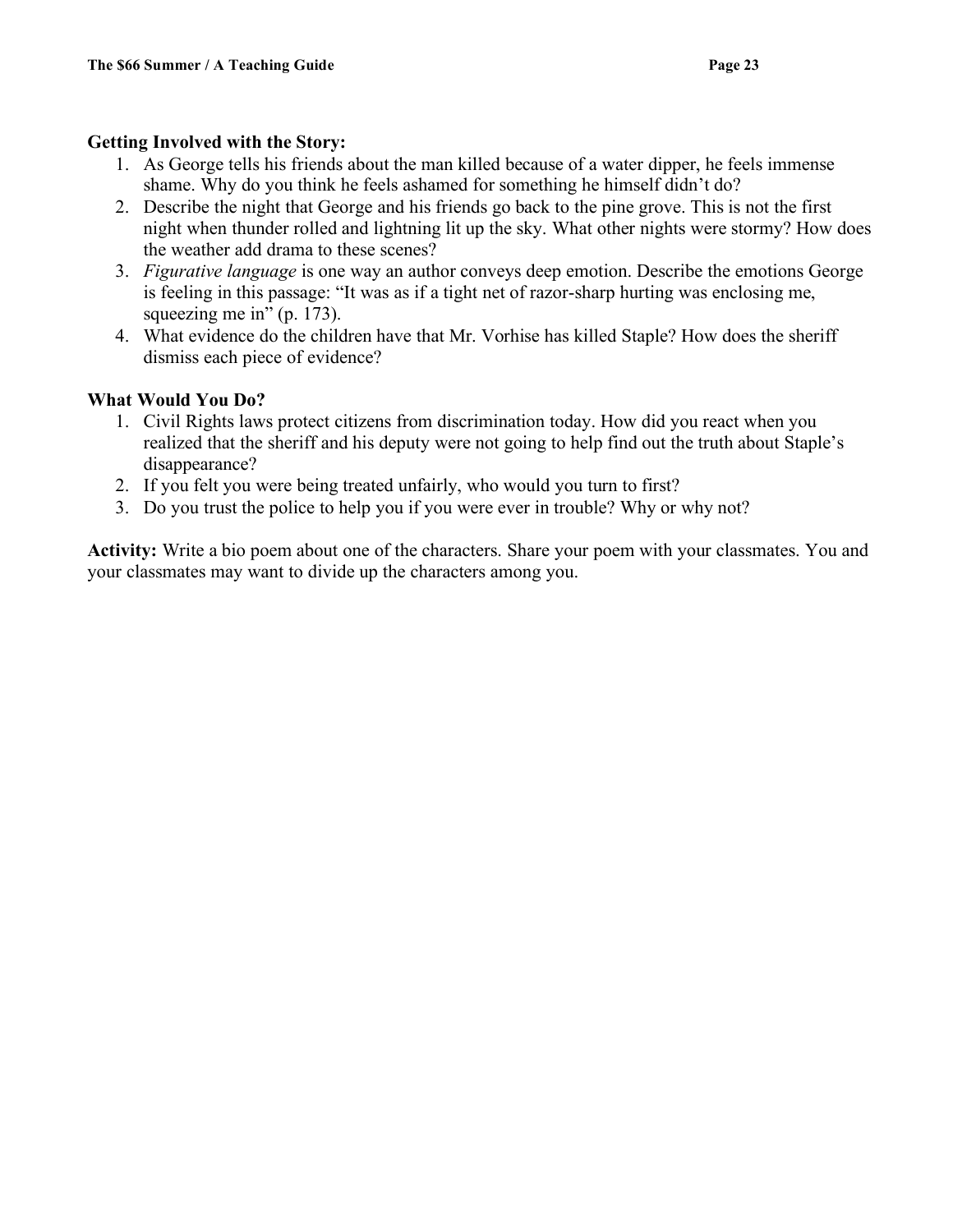### **Chapters 35-39 (pages 184-end)**

**Literary Element:** The **plot** is the sequence of events in a story. In many stories, the events follow a pattern you can recognize. *The \$66 Summer* is a "coming-of-age novel" because the main character embarks on a transformative journey. The plot goes something like this: the main character leaves home, embarks on a quest that transports the hero into an unfamiliar world inhabited by dangerous elements, overcomes obstacles, and returns home a hero with a better understanding of self and society.

- 1. What was George's initial quest? When did his quest change?
- 2. What dangerous elements did George face?
- 3. What obstacles including his own fears did he overcome?
- 4. What does George learn about the society he lives in? About himself?
- 5. How does he change?

**Journal Writing:** Think of the first time you met someone whom you know really well, such as a friend, a teacher or coach, a relative. Describe the day you met. What was your first impression? As you learned more about this person, how did your understanding of the person change?

#### **Words or Phrases to Know:**

- **putting on airs:** pretending to be better than others (p. 205).
- **cottonmouth:** a water moccasin (snake) named for the whitish interior of its mouth (p. 206).
- **the mark of Cain**: a person's sinful nature. According to the Book of Genesis, God rejected Cain's grain offering while accepting the animal offering of his brother Abel. Out of jealousy, Cain murdered his brother and was compelled by God to wander the earth as a fugitive. God marked Cain, the murderer, so that everyone would know him (p. 207).

#### **Mastery Word List:**

- **scandalized** *(ad.j)* shocked with moral outrage (p. 204).
- $\triangleright$  **assent** *(n.)* agreement (p. 207).
- **investment**  $(n)$  money given with the expectation of some kind of benefit later on  $(p. 209)$ .

#### **Summary:**

After uncovering nothing but dirt at the pond, Grandma Tilly realizes that the sheriff and Mr. Vorhise have conspired to hide Staple's body. She threatens to take an ad out in the local newspaper and Esther threatens to kill the sheriff. Later that day the Reverend Mann reminds Esther of the Biblical story of Esther and suggests that she leave punishment to God.

That evening, three men in a truck set fire to the Garrison home and then nearly run George, Bennett, and Esther off the road. Bennett rescues his mother from the flames. During the commotion, George once again notices the ghostly figure of Aunt Drusilla disappearing into the night just as the fire truck drives up. Reverend Mann warns Grandma that somebody is sending her a warning.

After returning from the hospital, George and Grandma agree that Elizabeth, Bennett, and Esther should stay with them, even though it would mean placing them all in danger. Meanwhile, Esther rakes through the debris and finds her father's belt buckle.

At church Grandma Tilly asks the congregation not to think that she is putting on airs hiring Elizabeth's family as her "live-in help." On the last day of summer, Grandma gives an anonymous "investment" of \$100.00 to Esther for her schooling. This is the money George has saved as well as some from Grandma. On that same day, George discovers that Aunt Drusilla has Dog and she is the "angel" that once saved Grandma's life.